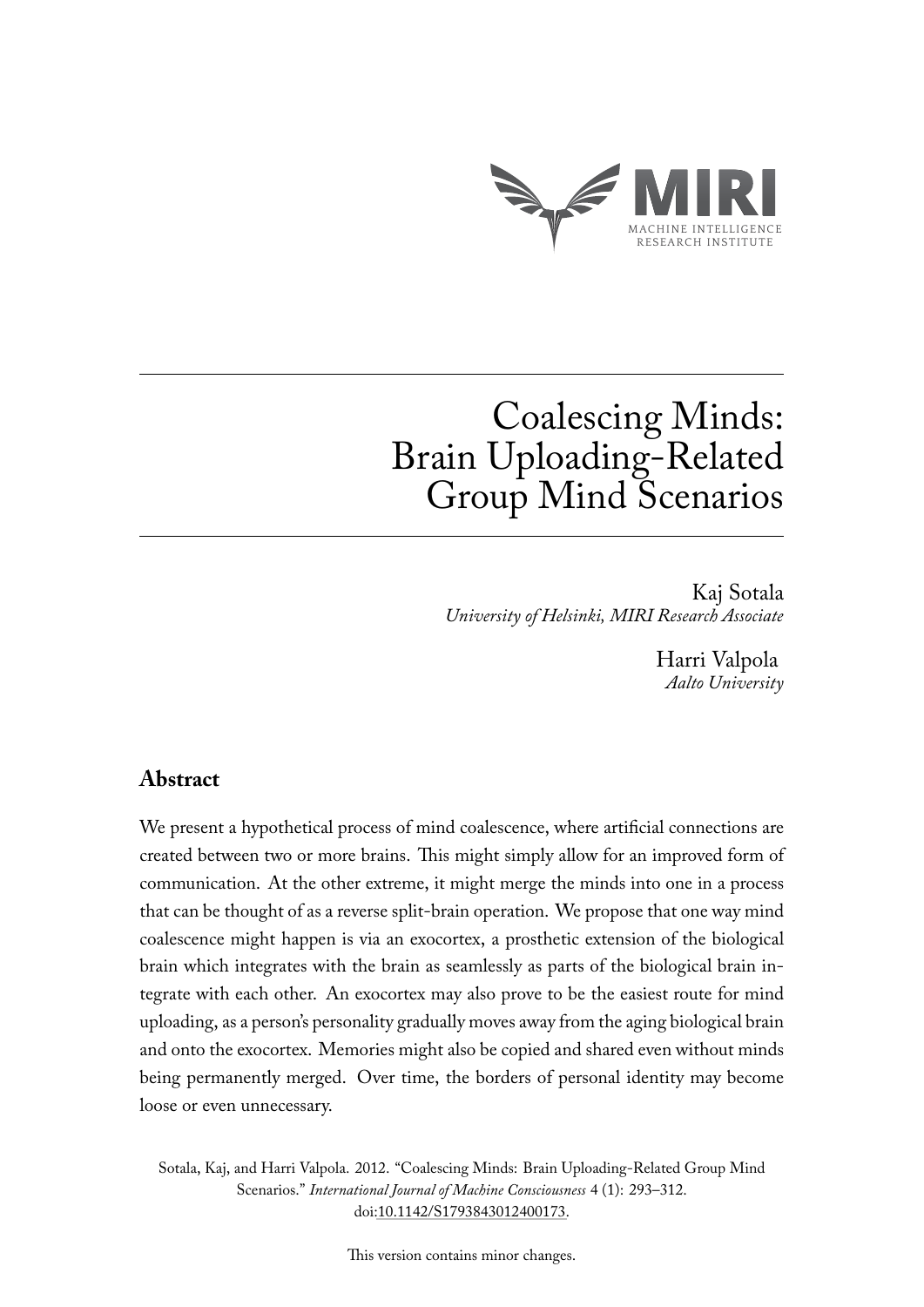## **1. Introduction**

Mind uploads, or "uploads" for short (also known as brain uploads, whole brain emulations, emulations or ems) are hypothetical human minds that have been moved into a digital format and run as software programs on computers. One recent roadmap charting the technological requirements for creating uploads suggests that they may be feasible by mid-century (Sandberg and Bostrom [2008\)](#page-21-0).

There exists some previous work analyzing the societal consequences of uploading. Hanson [\(1994,](#page-20-0) [2008\)](#page-20-1) has examined the economic consequences of being able to copy minds and Bostrom [\(2004\)](#page-19-0) and Shulman [\(2010\)](#page-21-1) consider some possible evolutionary scenarios. Sotala [\(2012\)](#page-21-2) discusses various advantages that any digital minds, including uploads and artificial intelligences, may benefit from. Sandberg and Bostrom [\(2008\)](#page-21-0) briefly mention various ways by which neuroscience would benefit from uploading being possible.

Previous work has mostly assumed that while uploads may be copied, they will remain basically separate. Two uploads may share memories in the sense of being copies of each other, but they have no special means of sharing new information with each other.

A coalesced mind, or a "coalescence" for short, is a hypothetical mind created by merging two or more previously separate minds. Physical or software connections are created between the brains housing the minds, similar to the neuronal connections already existing within each brain. The brains begin communicating with each other directly, as if they were different parts of the same brain. Eventually, any stored information that one of the minds can consciously access becomes consciously accessible to the other minds as well.

In addition to information, brains house conscious thought processes. A normal human brain consists of two hemispheres that normally have only one conscious thought process between them. Coalesced minds could end up with either only one conscious thought process or several, depending on the implementation.

There could be varying degrees of coalescence, from full integration joining both information and thought processes, to a light integration where information is only occasionally exchanged. In any case, the minds involved could use each others' accumulated knowledge without needing to learn all of it themselves.

The purpose of this paper is to introduce the concept of mind coalescence as a plausible future development, and to study some of its possible consequences. We also discuss the exocortex brain prosthesis as a viable uploading path. While similar concepts have previously been presented in science fiction, there seems to have been little serious discussion about whether or not they are real possibilities. We seek to establish mind coalescence and exocortices as possible in principle, but we acknowledge that our ar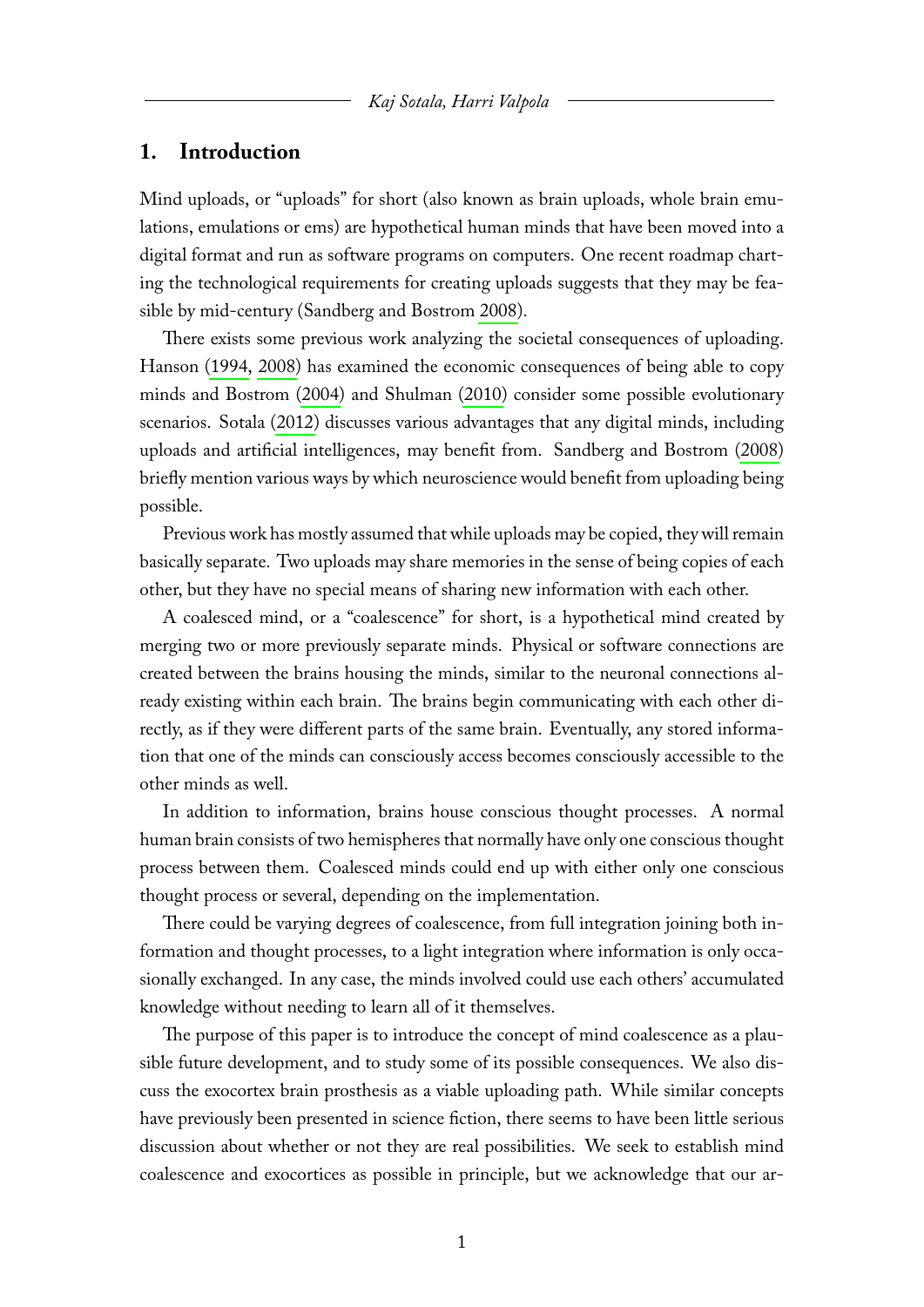gument glosses over many implementation details and empirical questions which need to be solved by experimental work. Attempting to address every possible problem and challenge would drown the reader in neuroscientific details, which we do not believe to be a productive approach at this stage. Regardless, we believe that compared to some uploading proposals, such as using nanoprobes for correlational mapping of neuronal activity (Strout [2006\)](#page-21-3), our proposal, while still speculative, seems like a much more feasible development to occur in the foreseeable future.

# **2. The Benefits of Coalescence**

The reasons for wanting to coalesce with another mind may not be immediately obvious. Yet there are a number of reasons why somebody might want to do so, either at a light and superficial level, or more extensively.

Coalescing could help exchange information far more effectively than by simple speech. Instead of being limited to talking, thoughts and ideas could be integrated in a similar way that information is integrated between the two hemispheres of a human brain. Consider an economist who has coalesced with a physicist. To take full advantage of the physicist's knowledge for his own work, he needs to be able to draw on the parts of it that he does not himself know are useful. For example, there might be a connection between a phenomenon in economics and a phenomenon in physics that requires deep knowledge of both in order to be noticed. Neither the economist or physicist could notice the connection by themselves. They could notice it without coalescing if they first spent an extended amount of time explaining their knowledge of the phenomenon to the other, but then they would have to first know that such an explanation would be useful. With coalescing, such connections could be noticed quickly and with little effort.

Normal humans can only have a single conscious thought process at a time. The phenomenon of attentional blindness will serve as an example. A person who is focusing their attention on something will often fail to notice things that they are looking directly towards—someone looking for an empty spot in a movie theater may miss their friends waving right at them, or someone following a bouncing basketball may fail to notice a man in a gorilla suit walking through the game (Simons and Chabris [1999\)](#page-21-4). A mind may wish to acquire the ability to have several simultaneous consciousnesses at the same time, letting it think and do many things at once. This might be possible by creating a copy of oneself and coalescing with it in the right way.

If two minds share a common desire or preference, merging together may help promote that preference. Groups of individuals working towards achieving a specific goal face the problem of free-riding and enforcing effective co-operation. If the individuals involved in the group have goals other than what the group is trying to achieve, each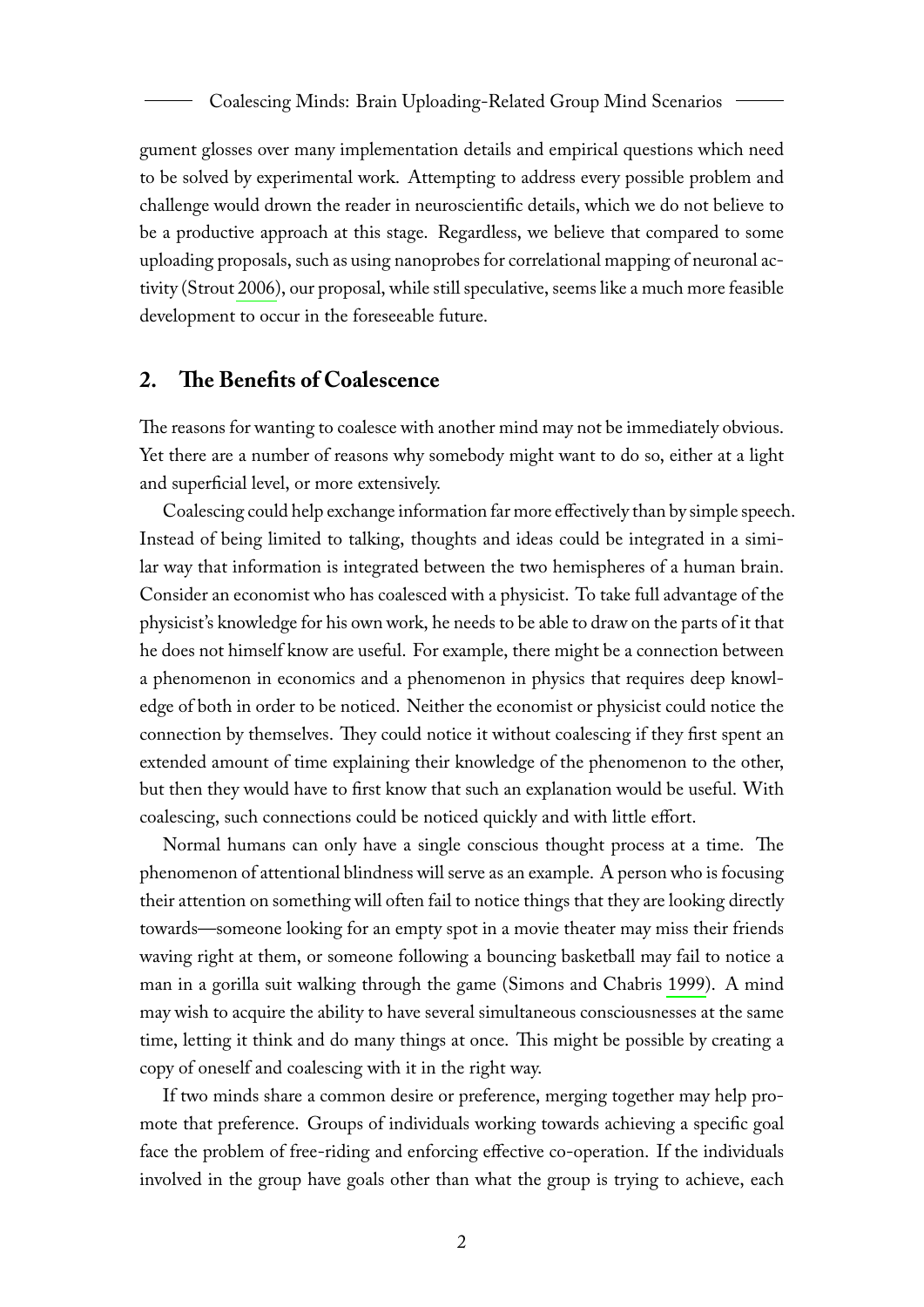individual has an incentive to invest less than it could in the group, hoping that other members will accomplish their goal regardless. This is particularly the case in large groups, where the impact of a single individual is close to negligible (M. OlsonJ. [1965\)](#page-21-5). Two or more minds coalescing could help ensure that their individual desires and their collective desires are the same.

More generally, coalescing may help ensure trust between two minds. Two minds that coalesce together could thereby assure each other that they both really are fully committed to their common goal. An added benefit would be the coordination of behavior. Humans acting in groups are often unaware of what the others are doing, and may duplicate work or fail to do needed work. Coalescing could allow for such information to be traded quickly and effectively.

Copying memories between two minds is a special case of coalescence, where one mind receives the memories and information another has, but retains its own distinctive thought processes. This could be used to learn things rapidly. A milder variant would be to lightly link together a teacher and a student, allowing for a more gradual transfer of information to the student.

Everyone might not have consciously held goals that they want to explicitly promote. As far as such people are interested in coalescence at all, they'll be more driven by urges such as curiosity and a desire to better understand another person's ways of thought. A person with a weak visualization ability might want to experience what a strong visualization ability feels like. One might also speculate that lovers or very close friends might choose to coalesce as an expression of their loyalty to each other. Parents may wish to link to their children to better transmit their experience and values.

Even minds which are not interested in personally coalescing may be altruistically motivated to share their accumulated knowledge with others. They could allow parts of their knowledge to be copied and be made available for others to coalesce with.

# **3. Paths to Coalescence**

Coalescence requires some technological means of connecting minds together. We consider three options: direct brain-to-brain connections, an exocortex-mediated connection, and an option based on doing a full upload first.

## **3.1. Direct Brain-to-Brain Connections**

The easiest approach seems to be to connect human brains directly in much the same way as the two brain hemispheres are connected. The corpus callosum, which connects the hemispheres, comprises 200–250 million axons crossing from one hemisphere to the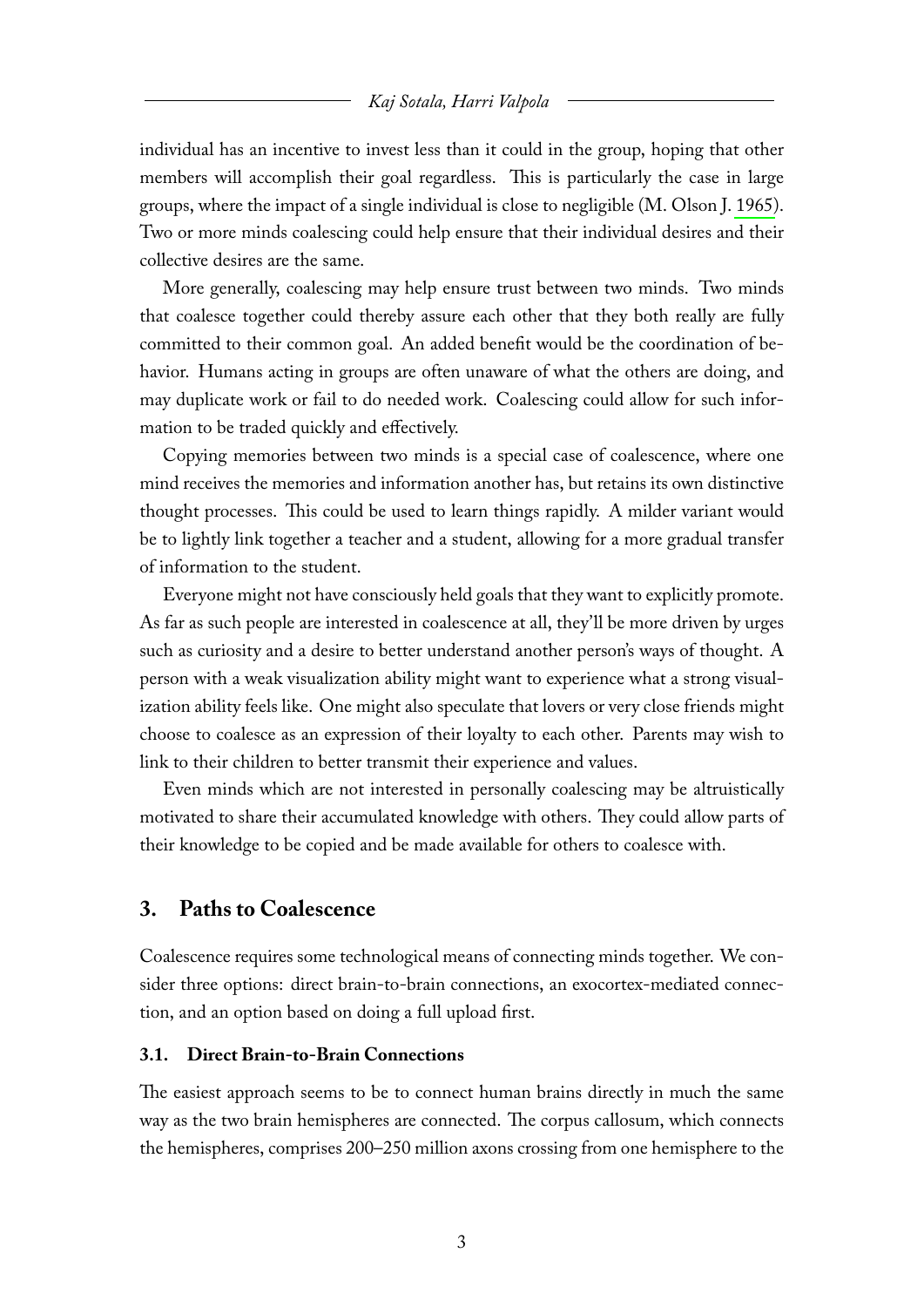other. It seems likely that to coalesce minds, the number of connections should be of a similar order of magnitude, probably at least millions.

The technology exists today for creating hundreds of connections: for instance, Hochberg et al. [\(2006\)](#page-20-2) used a 96-microelectrode array which allowed a human to control devices and a robotic hand by thought alone. Cochlear implants generally stimulate the auditory nerve with 16–22 electrodes, and allow the many recipients to understand speech in every day environments without needing visual cues (Peterson, Pisoni, and Miyamoto [2010\)](#page-21-6). Various visual neuroprostheses are currently under development. Optic nerve stimulation has allowed subjects to recognize simple patterns and localize and discriminate objects. Retinal implants provide better results, but rely on existing residual cells in the retina (Ong and da Cruz [2012\)](#page-21-7). Some cortical prostheses have also been recently implanted in subjects (Normann et al. [2009\)](#page-20-3). We are still likely to be below the threshold of coalescing minds by several orders of magnitude. Nevertheless, the question is merely one of scaling up and improving current techniques.

In order to understand the effects of a direct brain-to-brain connection, it is useful to consider what happens if the axons connecting the hemispheres are severed. This results in a condition known as split brain: two different conscious minds, one for each hemisphere. Each mind has its own set of knowledge, preferences, attention and motor control (Gazzaniga [2005\)](#page-20-4), implying two parallel conscious minds. The effect of connecting brains directly would likely resemble the reverse of splitting the brain: the minds would coalesce such that there would be one conscious process which would have access to the knowledge of both brains. This would create a single, unified mind. If the connections were then separated, there would again be two separate brains instead of a single unified one.

Separating the connections might recreate two minds with their individual attentional processes, similar to the two original ones that existed before the connection was created. Either of the two minds would then have no access to the knowledge of the other mind. All knowledge transfer would thus have to happen during the uni-attention state. Although this approach seems technically feasible in principle, it does not seem like the optimal approach.

## **3.2. Connecting Minds via Exocortices**

It appears that the biological brain cannot support multiple separate conscious attentional processes in the same brain medium. Merging brains would therefore probably lead to a mind with only one focus of conscious attention. To implement a multiattention mind, some sort of mediating component that allows for the presence of multiple conscious attentional processes is required.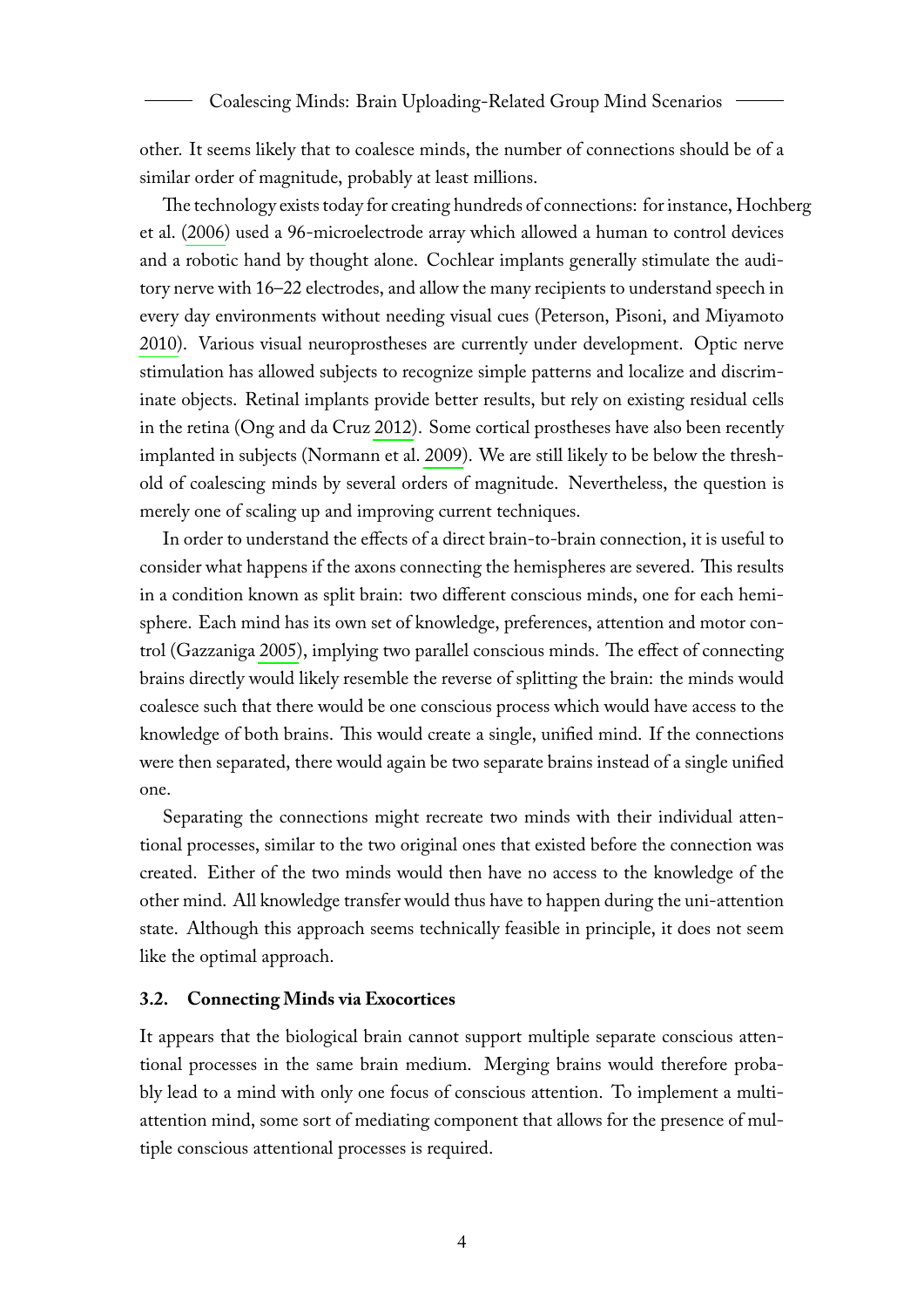An optimal coalescence would fuse the memories of the participating brains to a shared knowledge base, available for each individual attentional process. The details will depend on the architecture of the upload but, as long as the architecture resembles the distributed synaptic memory of the biological brain, what needs to be done is combine the synaptic changes resulting from each individual attentional process.

To achieve this, we propose to connect to the human brain an exocortex, a prosthetic extension of the biological brain which would integrate with the mind as seamlessly as parts of the biological brain integrate with each other. Once the exocortex had become a part of a person's brain, it could be connected to the exocortices of other people, allowing for coalescence to occur.

We presume that in addition to directly connecting biological brains together, the brain interface technology surveyed in the previous section may be used to connect the brain to an exocortex device carried by the user. Furthermore, we make three assumptions which will be further fleshed out in the following sections:

- 1. **There seems to be a relatively unified cortical algorithm which is capable of processing different types of information.** Most, if not all, of the information processing in the brain of any given individual is carried out using variations of this basic algorithm. Therefore we do not need to study hundreds of different types of cortical algorithms before we can create the first version of an exocortex.
- 2. **We already have a fairly good understanding of how the cerebral cortex processes information and gives rise to the attentional processes underlying consciousness.**[1](#page-5-0) We have a good reason to believe that an exocortex would be compatible with the existing cortex and would integrate with the mind.
- 3. **The cortical algorithm has an inbuilt ability to transfer information between cortical areas.** Connecting the brain with an exocortex would therefore allow the exocortex to gradually take over or at least become an interface for other exocortices.

In addition to allowing for mind coalescence, the exocortex could also provide a route for uploading human minds. It has been suggested that an upload can be created by copying the brain layer-by-layer (Moravec [1988\)](#page-20-5), or by cutting a brain into small slices and scanning them (Sandberg and Bostrom [2008\)](#page-21-0). However, given our current technological status and understanding of the brain, we suggest that the exocortex might be a likely intermediate step. As an exocortex-equipped brain aged, degenerated and even-

<span id="page-5-0"></span><sup>1.</sup> This relates to the mechanisms of consciousness, or what is called the "easy problem"; we make no claims about the so-called "hard problem of consciousness" (Chalmers [1995\)](#page-19-1).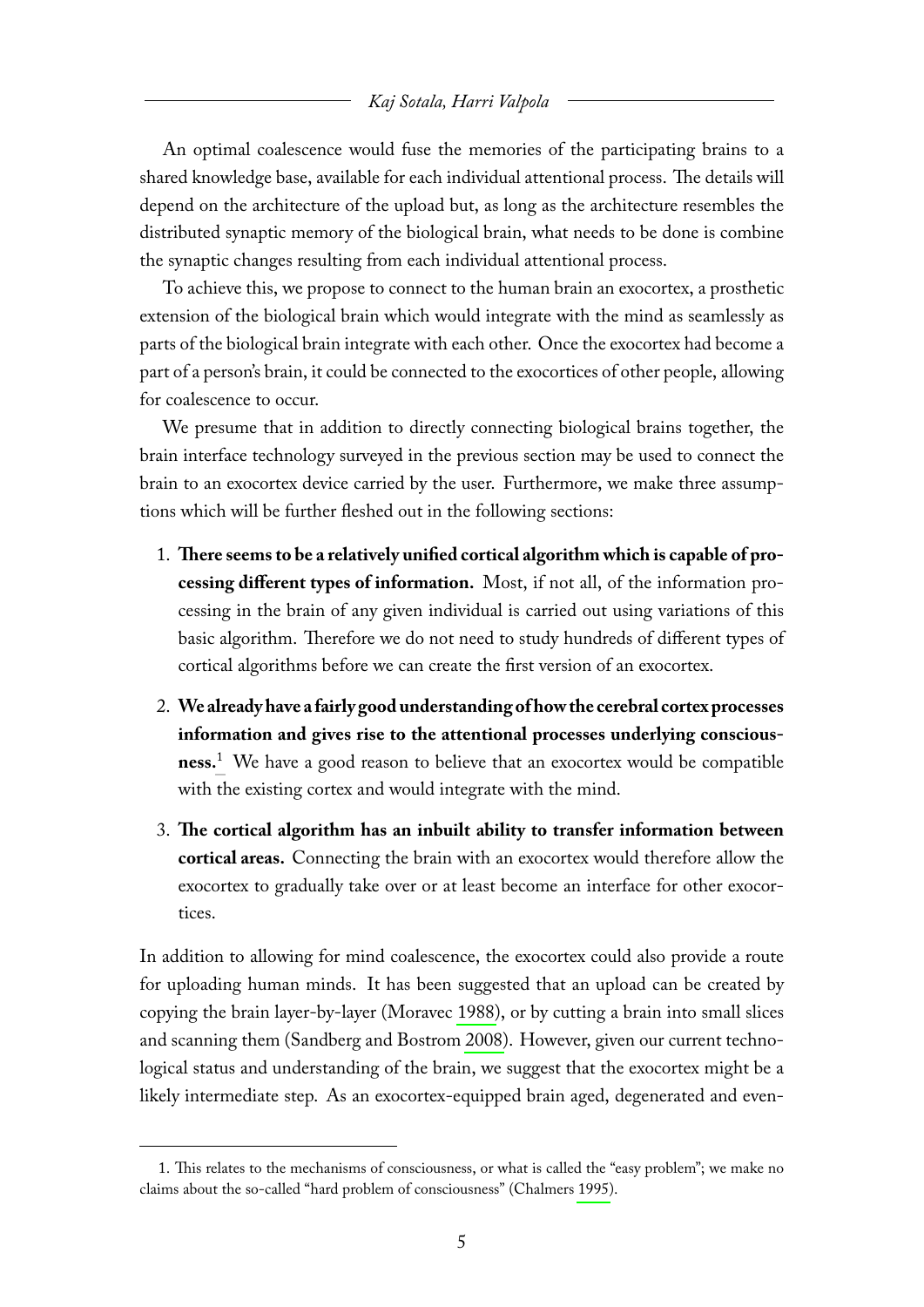tually died, an exocortex could take over its functions, until finally the original person existed purely in the exocortex and could be copied or moved to a different substrate. This is similar to one of the scenarios discussed by Moravec [\(1988\)](#page-20-5).

Strictly speaking, an exocortex could act as merely an intermediate component that allows for mind coalescence, without necessarily leading to mind uploading. An exocortex alone would not be enough to replicate all the necessary functions of a brain: the various non-cortical regions would also need to be replaced. On the other hand, if a large part of a person's brain functions moved to the exocortex, he could be considered a partial upload even while many brain functions persisted in the biological brain.

#### **3.2.1. A General Cortical Algorithm**

An adult human neocortex $^2$  $^2$  consists of several areas which are to varying degrees specialized to process different types of information. The functional specialization is correlated with the anatomical differences of different cortical areas. Although there are obvious differences between areas, most cortical areas share many functional and anatomical traits. There has been considerable debate on whether cortical microcircuits are diverse or canonical (Buxhoeveden and Casanova [2002;](#page-19-2) Nelson [2002\)](#page-20-6), but we argue that the differences are variations of the same underlying cortical algorithm, rather than entirely different algorithms. This is because most cortical areas seem to have the capability of processing any type of information. The differences seem to be a matter of optimization to a specific type of information, rather than a different underlying principle.

The cortical areas do lose much of their plasticity during maturation<sup>[3](#page-6-1)</sup>. For instance, it is possible to lose one's ability to see colors if a specific visual cortical area responsible for color vision is damaged. The adult brain is not plastic enough to compensate for this damage, as the relevant regions have already specialized to their tasks. If the same brain regions were to be damaged during early childhood, color blindness would most likely not result.

However, this lack of plasticity reflects learning and specialization during the lifespan of the brain rather than innate algorithmic differences between different cortical areas. Plenty of evidence supports the idea that the different cortical areas can process any spatiotemporal patterns. For instance, the cortical area which normally receives auditory

<span id="page-6-0"></span><sup>2.</sup> The neocortex is the part of the cortex that developed in mammals and has expanded dramatically in humans and other mammals with large brains.

<span id="page-6-1"></span><sup>3.</sup> Our brain does lose much of its plasticity, preventing us, for instance, from becoming as fluent in new languages as native speakers. However, it might be possible to continuously augment the exocortex with new areas ready to specialize in new tasks, or to make sure that enough of the exocortex would remain plastic.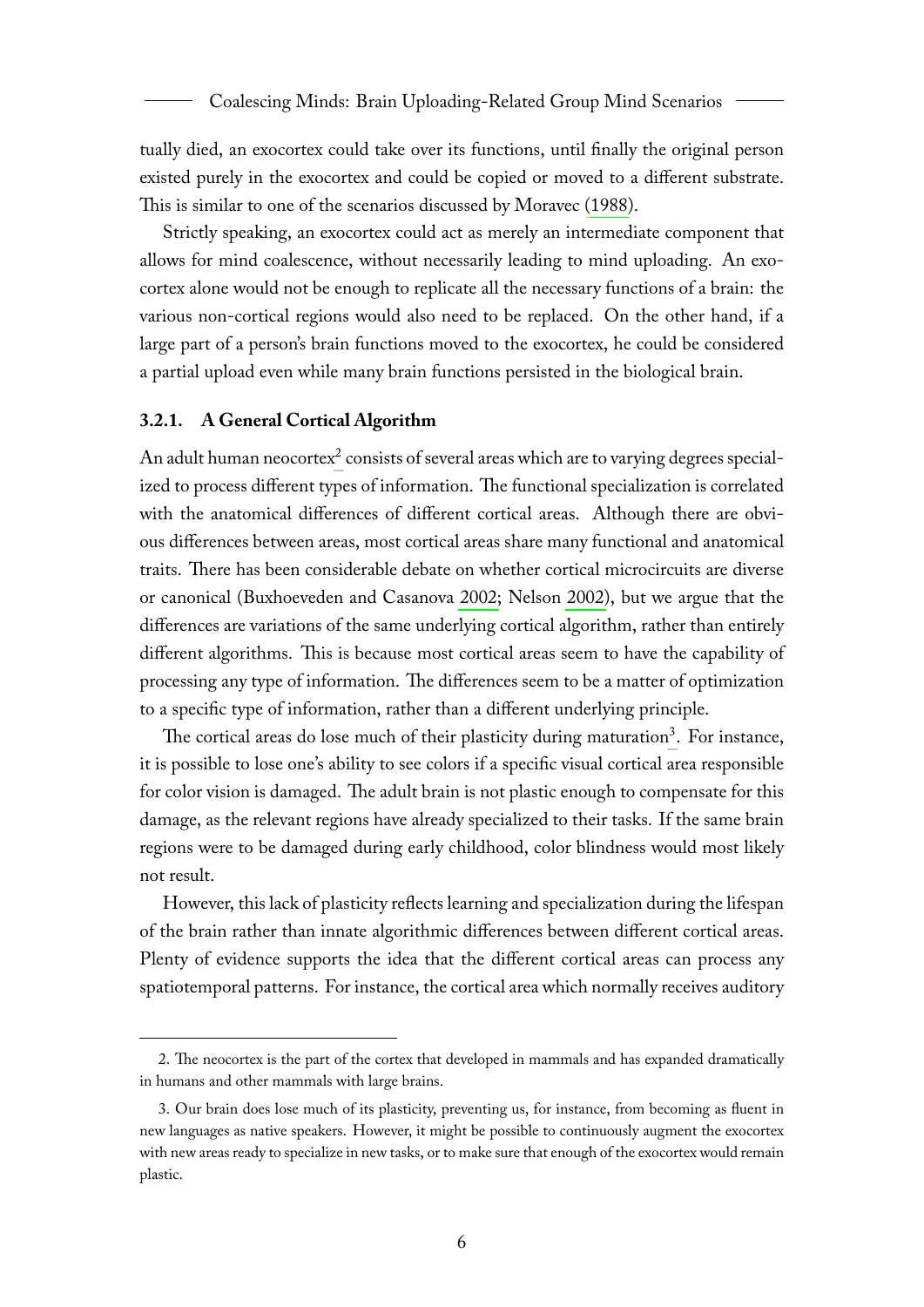information and develops into the auditory cortex will develop visual representations if the axons carrying auditory information are surgically replaced by axons carrying visual information from the eyes (Newton and Sur [2004\)](#page-20-7). The experiments were carried out with young kittens, but a somewhat similar sensory substitution is seen even in adult humans: relaying visual information through a tactile display mounted on the tongue will result in visual perception (Vuillerme and Cuisinier [2009\)](#page-21-8). What first feels like tickling in the tongue will start feeling like seeing. In other words, the experience of seeing is not in the visual cortex but in the structure of the incoming information.

Another example of the mammalian brain's ability to process any type of information is the development of trichromatic vision in mice that, like mammalian ancestors, normally have a dichromatic vision (Jacobs et al. [2007\)](#page-20-8). All it takes for a mouse to develop primate-like color vision is the addition of a gene encoding the photopigment which evolved in primates. When mice are born with this extra gene, their cortex is able to adapt to the new source information from the retina and to make sense of it. Even the adult cortical areas of humans can be surprisingly adaptive as long as the changes happen slowly enough (Feuillet, Dufour, and Pelletier [2007\)](#page-19-3). Finally, Marzullo et al. [\(2010\)](#page-20-9) demonstrated that rats implanted with electrodes both in their motor and visual cortices can learn to modulate the output from their motor cortex based on feedback given to visual cortex. This type of input-output device is interesting because it can be considered as a first step towards an exocortex which communicates with the cerebral cortex.

## **3.2.2. The Processes Underlying Attention and Consciousness**

We have good reason to believe that an exocortex would not only be able to provide information to the cortex. If it were designed properly, it would also participate in creating a unified mind as seamlessly as the two hemispheres of our cortex do. It is already known from split-brain research that the lateral connections between the cortical regions play a critical role in creating a unified attention and consciousness. Severe those connections and you have two independent minds (Gazzaniga [2005\)](#page-20-4). The key feature of our cortical algorithm behind attention and consciousness appears to be so called biased competition (Desimone and Duncan [1995\)](#page-19-4). Each cortical area processes and represents information in its own primary inputs (e.g., from the sensory organs in primary sensory cortices; from primary sensory cortices in the case of secondary sensory cortices). The observed neural activation is primarily caused by activation of the primary input. However, in case there are several different interpretations or things to represent, lateral and top-down input will bias the competition between alternative representations. The representation which gains more support laterally wins. As cortical areas provide lateral input to each other, this local competition and global lateral transmission of information leads to an emergent, attentional process: at any time, different cortical areas tend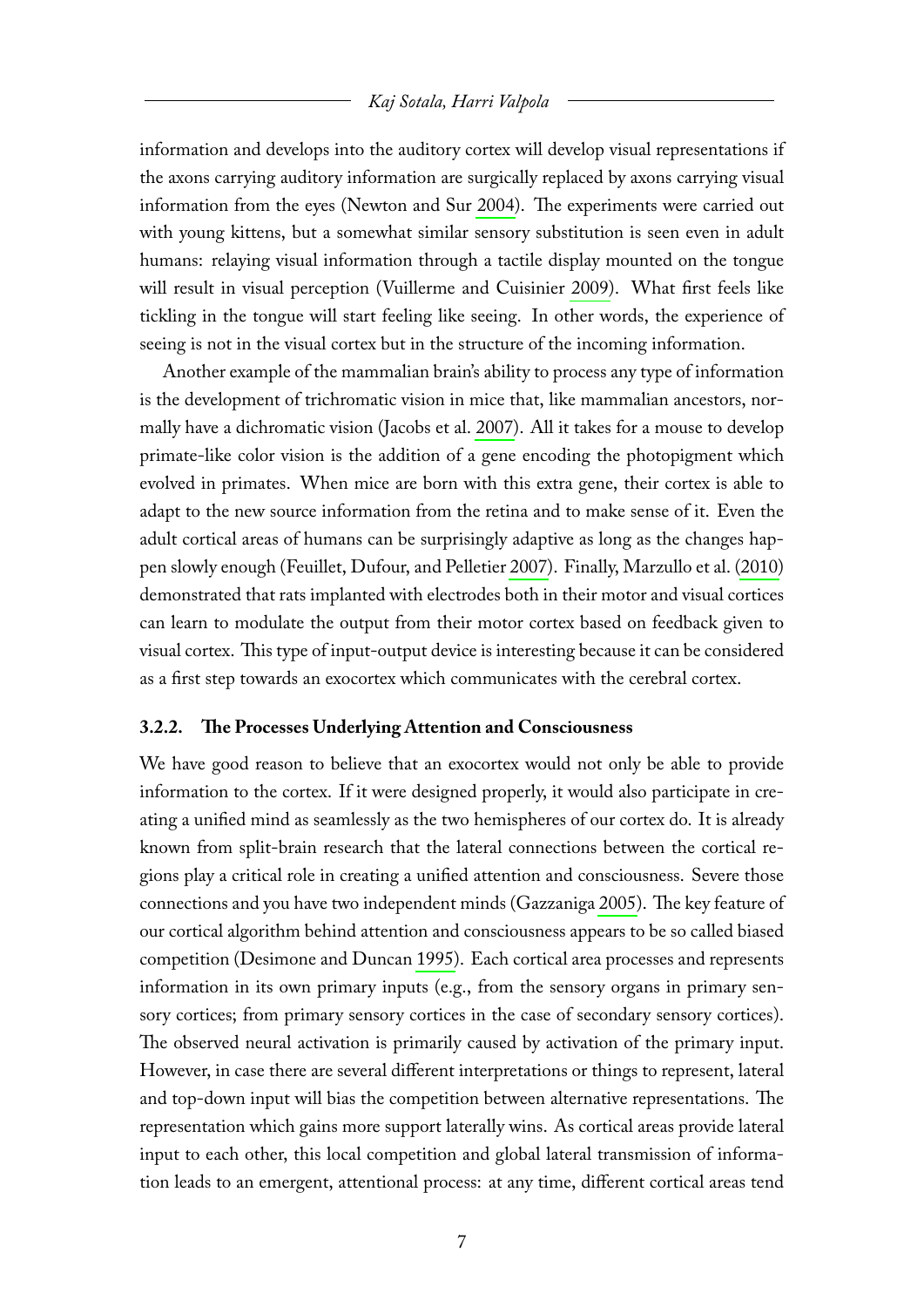to represent information about the same object or event. The biased competition model has been implemented in simulations and has successfully replicated many aspects of attention, including bottom-up phenomena and, for instance top-down search for objects (Deco and Rolls [2004\)](#page-19-5).

The information filtering implemented by the biased competition model seems to be compatible with findings about conscious, subconscious and subliminal processes in the brain (Dehaene et al. [2006\)](#page-19-6). If a sensory stimulus is too weak to produce significant activation, it will be subliminal. Thus, the subject will deny perceiving a stimulus, even though the activation has been recorded in the brain and the effects of the activation can be probed with clever tests. Such an activation has not been able to bias the representations of neighboring cortical areas. If the sensory stimulus is able to activate neighboring regions but not the whole cortical network—in particular, not the regions which are connected to the hippocampus and related areas responsible for long-term memory—the stimulus remains subconscious. If probed immediately afterwards, the subject is able to recall and report the stimulus, but otherwise the subject will forget ever observing the stimulus. Only sensory stimuli which trigger cortex-wide activation will be stored in long-term memory and can be recalled even after longer delays. Taken together, these findings indicate that an exocortex will integrate with the mind as long as it follows the same kind of rules of biased competition and has enough connections with the cortex so that either the cortex or exocortex can tip the balance of the other to represent the same information.

In the cortex, the meaning of the lateral input is learned (Martin [2002\)](#page-20-10). This means that just connecting the brain with an exocortex will not immediately result in an integrated mind. Rather, both parties have to learn the associations through experience: each cortical area receiving lateral inputs needs to learn what kind of bottom-up inputs the lateral inputs predicts. It therefore takes time for the cortex and exocortex to grow together.

## **3.2.3. Knowledge Transfer in the Cerebral Cortex**

As far as we know, having an exocortex doing part of your thinking would not feel like anything in particular. People are not aware where their cognitive processes take place. They are not aware that a familiar memory has moved from one brain area to another. For example, it is known that long-term memories are first formed in the hippocampus but that they are gradually consolidated in the cerebral cortex (Lassalle, Bataille, and Halley [2000\)](#page-20-11). Also, several mammal species are capable of unihemispheric sleep where one of the cortical hemispheres is asleep while the other is awake (Rattenborg, Amlaner, and Lima [2000\)](#page-21-9). The sleeping hemisphere will not remember the events that took place during their sleep before they have been awake together with the hemisphere which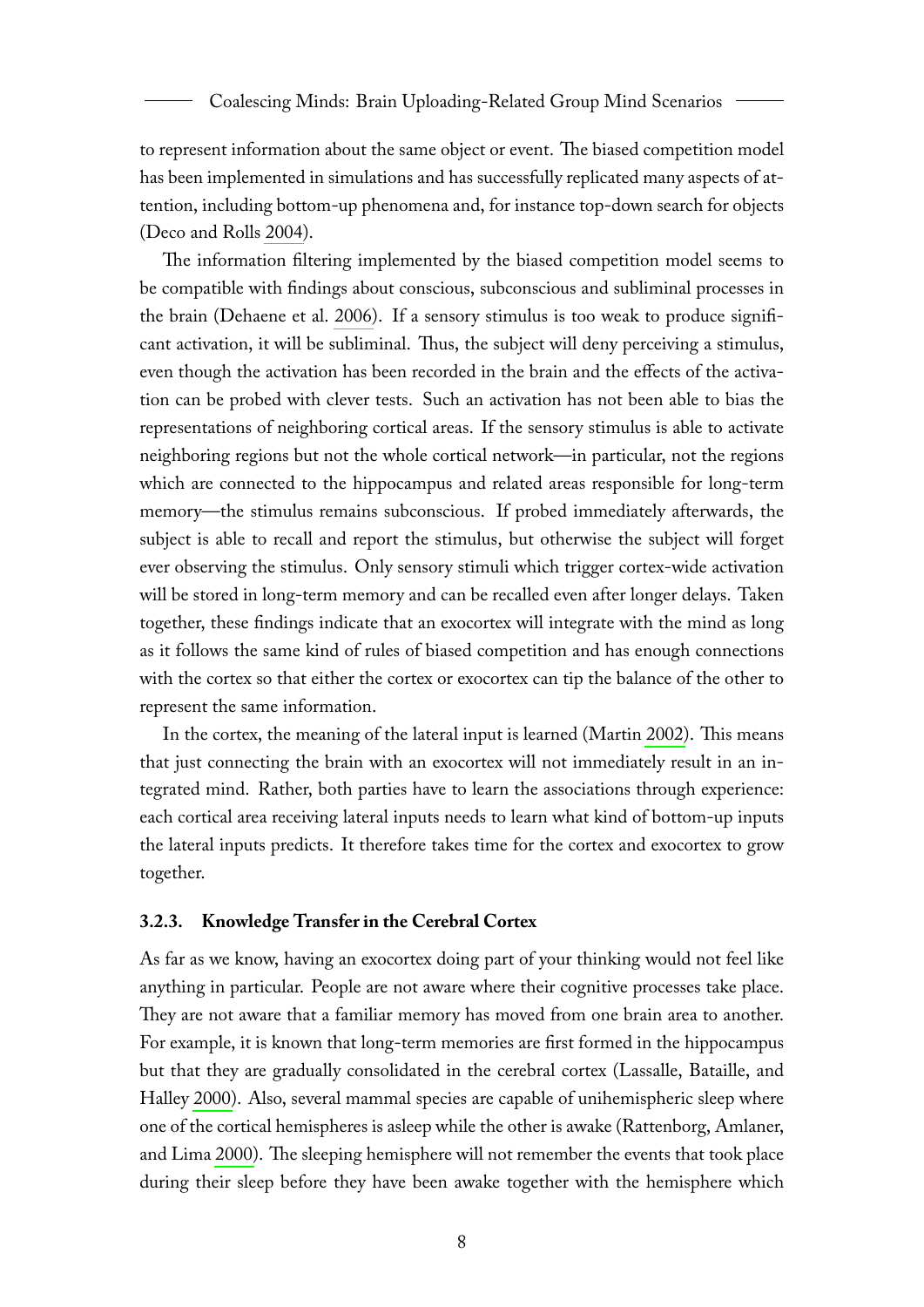was awake during the event (Bloom and Hynd [2005\)](#page-19-7). The cortical algorithm therefore seems to be prepared for moving memories around. This also relates to the fact that a gradual loss of parts of the cortex can be compensated by the remaining cortex (Feuillet, Dufour, and Pelletier [2007\)](#page-19-3). From the perspective of an exocortical implant, this means that our minds could gradually be transferred to an exocortex as the original cortex ages and degenerates.

## **3.2.4. Connecting Exocortices**

It is likely that the initial integration of an exocortex and the brain will be a relatively slow learning process whose timescale is comparable to learning new skills or recovering from brain injuries, that is, at least days but more likely months or even years. However, once an exocortex has coalesced with the rest of the cortex, several new opportunities open up.

An exocortex, especially one that has taken over completely, could be used to allow several simultaneous conscious thought processes. Our brains are not able to do this because the neural activations corresponding to individual thought processes would interfere with each other, for instance, through local inhibition. With an exocortex, it would be possible to keep track of two or more sets of non-interfering neural activations and related processes with short timescales. As discussed earlier, the memory of each thought process would become available to all of the processes through synaptic changes as the synaptic weights would be shared by all the processes.

Even before an exocortex had taken over completely, an interesting possibility would be to create a standard interface for exocortices. This would be analogous to natural languages which need to be learned first during encounters between people but once learned, can be used immediately by strangers meeting the first time. Two people, each with a standard interface on their exocortex, might link their exocortices together to be able to rapidly communicate with each other on a neural level. Such a high-bandwidth neural link could allow the communication of sensations such as tastes, sounds, images and complex episodes and even high-level abstractions much faster than symbolic communication using words because the neural patterns would contain so much information.

## **3.3. Mind Coalescence via Full Uploading**

The third possible way to achieve mind coalescence might be to first fully upload a human brain to a digital substrate somehow. Once this had been accomplished, the task of connecting two or more brains to each other would no longer be a problem of biological feasibility, but rather a more straightforward computer science problem. If the brains of Albert and Bob were both emulated in the same computer, then adding a connection between a neuron in Albert's brain and a neuron in Bob's brain might not have any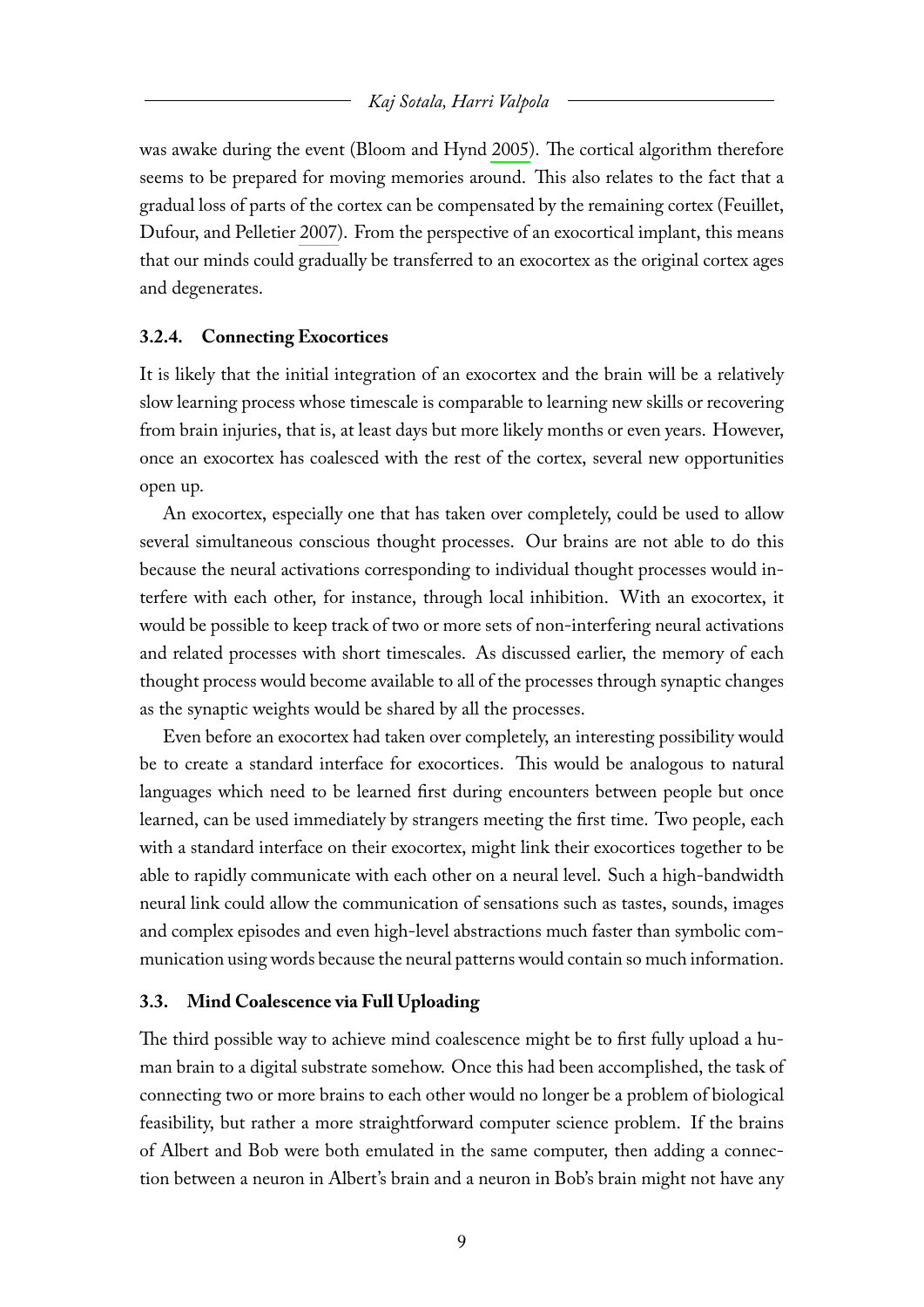essential difference from adding a connection between two neurons in Albert's brain. Full uploading could then be used to either implement a direct brain-to-brain connection, or to create a software exocortex to mediate the connection. However, we suspect that the technology for a physical exocortex will become available before the technology for full uploading will. As surveyed above, various brain prostheses are actively being researched, and their development will help in efforts to build an exocortex. Possibly one of the largest hurdles is the issue of creating connectors that are small enough to create millions of connections. This is likely to receive considerable amounts of funding regardless of whether anyone is interested in building exocortices as such.

We have so far only discussed connecting cortical areas, but it is clear that the brain is much more than just the cerebral cortex. However, much of what was said about understanding and being able to connect cortical regions also holds for the rest of the brain. In fact, many parts of the brain are better understood than the cerebral cortex. For instance, research of prostheses of hippocampus (Berger et al. [2011\)](#page-19-8), and cerebellum (Prückl et al. [2011\)](#page-21-10), is well under way.

Most of the approaches for a full uploading that are currently considered viable involve destructive uploading, i.e. cutting up the original brain to small slices and scanning them (Sandberg and Bostrom [2008\)](#page-21-0), which many people may feel uncomfortable with.

## **4. Barriers to Coalescence**

So far, we have been presuming that the minds are willing and able to coalesce together. Yet the technical ease or difficulty of coalescence is only one of the factors that influences its adoption. There are numerous reasons why people would not wish to coalesce, or employ exocortices.

#### **4.1. General Integration Difficulties**

This is a catch-all category for various technical problems that might crop up. Human brains did not evolve for the purpose of being easily merged, and the process may prove harder than anticipated. Errors and mistakes may prove hazardous to the subjects, and it is currently unknown what kind of a merging process is needed to ensure that the resulting mind will remain sane and functional. As noted in the introduction, we are intentionally glossing over most of the implementation details, and much empirical work will be required before mind coalescence becomes a viable option.

Shulman [\(2010\)](#page-21-1) notes that if uploads are willing to let themselves be deleted and experimented upon, many technical challenges can probably be overcome. Uploads can be copied and then modified and tested in various ways. Any failures can be deleted and computational resources reallocated to more successful copies, or for new attempts.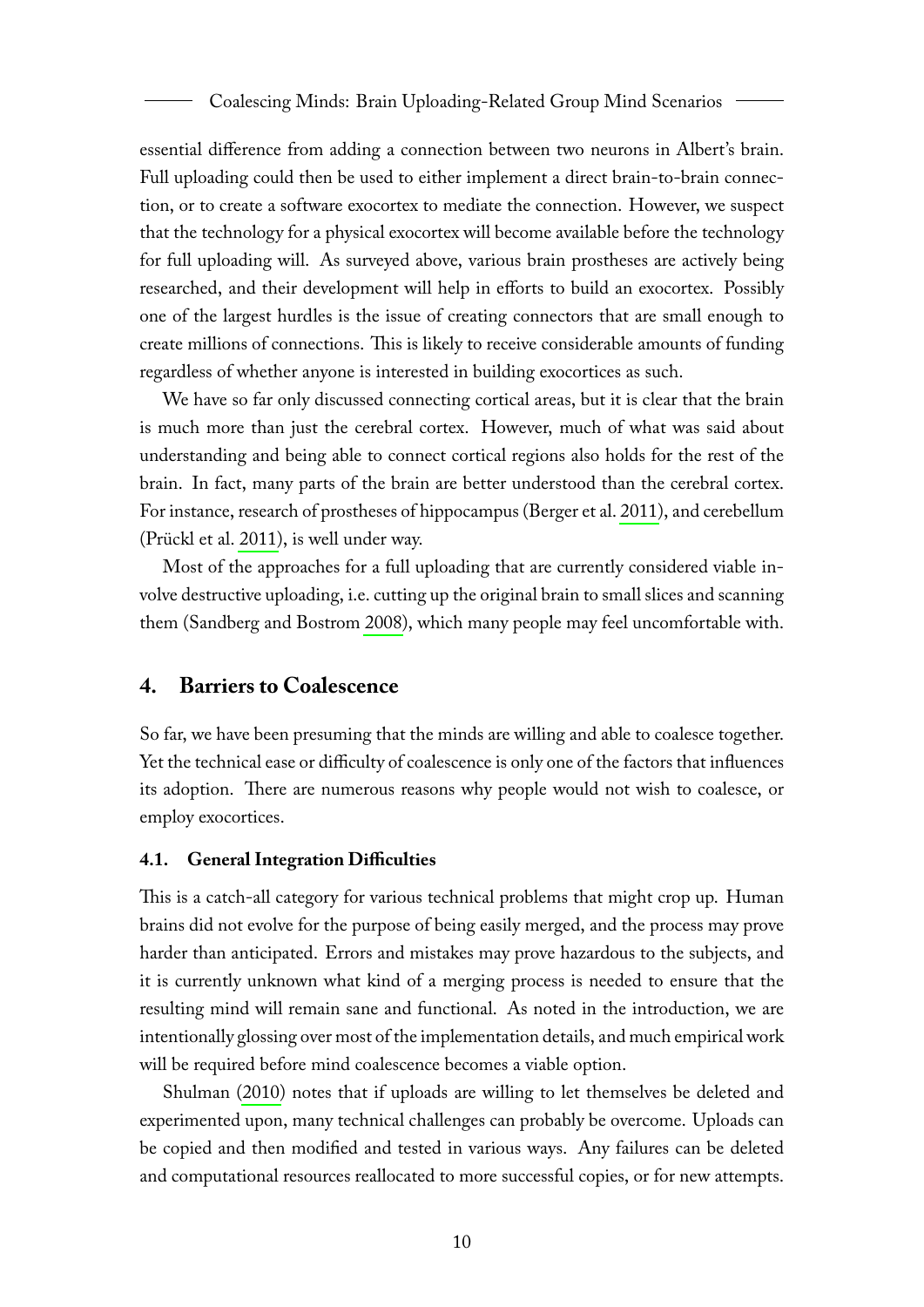Minds that have a flexible sense of identity, viewing the deletion of one copy as no different from a brief amnesia, might easily agree to such experimentation and deletion. If only some minds agree to such a treatment, the ones that do may gain a considerable advantage. Such experimentation is feasible if the upload's whole brain has been moved to a digital substrate, but less feasible if a considerable portion of the self still resides in a biological brain.

## **4.2. Contrary Preferences**

Two minds with a common goal may wish to coalesce in order to better pursue that goal. But if the minds think that they have incompatible or contradictory preferences or values, they might not want to merge together or to even share information with each other. Their preferences might be outright incompatible, as in the case of opposite ideologies or religions, or they might simply have few or no preferences in common.

Minds might also be mistaken about their true preferences, believing them compatible even when they aren't. Even if their core preferences were shared, coalescing may lead to unexpected interactions and give rise to entirely new preferences which cannot be anticipated in advance.

It's also possible for minds to only share preferences when observed at a rough level. For instance, two minds might share a preference for promoting communism. However, after they've coalesced and studied communism more, it becomes obvious that one of them wishes to promote Leninism and the other Maoism. Alternatively, one of them may become convinced that communism doesn't work as a system, while the other wants to stick to it. At such a point, the minds may wish to split.

A longer and deeper integration of minds may reduce the risk of contradictory preferences. On the other hand, even individual humans already exhibit plenty of contradicting preferences which they often have difficulty choosing between.

#### **4.3. Preferences Opposed to Coalescence**

There are some preferences which do not allow for coalescence, even if they were shared. For instance, two minds may both have a preference for preserving their personal identities. If they think that coalescing would involve their personal identity becoming lost, they will refuse to do so.

On the other hand, having this preference might not exclude the possibility of copying the mind and having those copies coalesce with another. If the preference is based in a strong sense of self-preservation, it may be likely that the copies will also refuse to coalesce, but a mind could conceivably also have a more abstract preference for at least one copy of the original identity surviving. In such a case, the copy might have much less of an issue in coalescing, since another mind would still preserve its identity. An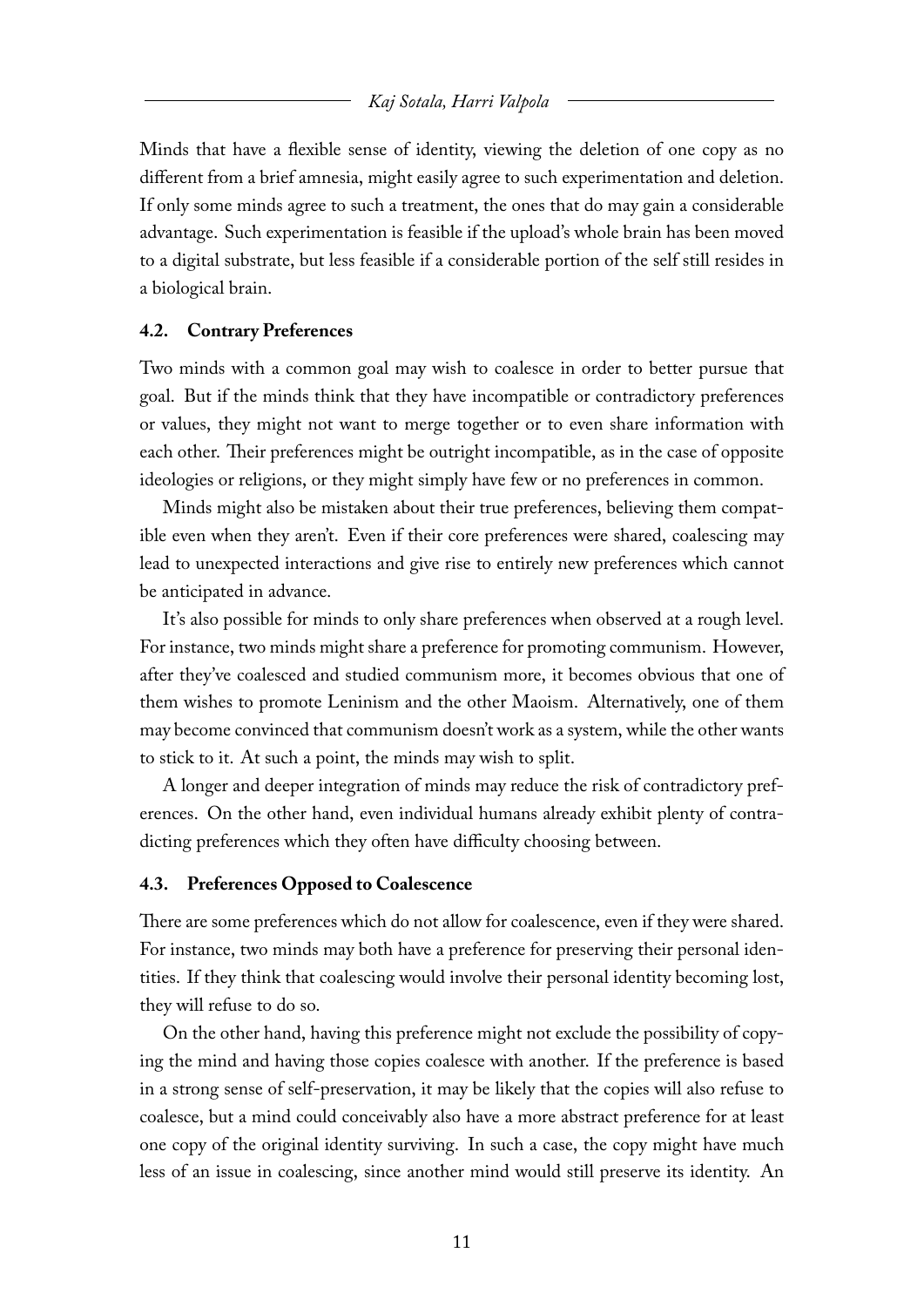alternative route would be to only copy a part of the mind, if it was possible to do in such a way that its preferences did not carry over.

## **4.4. Privacy-Related Preferences**

With coalescence, all of a person's thoughts and memories will potentially become available to another person. People may have thoughts or ideas that they want to keep secret, either because they are ashamed of them, or because they want them to be private out of principle. A person may also be unwilling to coalesce if he has been trusted with the secrets or private information of other people. Even if he was indifferent about his own secrets becoming available to the other person, he may not want to betray the trust that others have placed in him.

## **4.5. Lack of Mutual Trust and Memetic Hazards**

It is not sufficient for two minds to both claim that they share preferences. They must also believe both that the other is honest, and that it is not mistaken. In an upload environment, purposefully flawed minds may be created with the express purpose of having them join a specific, enemy coalescence. The flaw may be a mismatch in the preferences of the mind and the target coalescence, incorrect information, or some issue causing problems in integrating the mind to the target.

If a particular piece of information is sufficiently valuable, the mind that considers sharing it also needs to consider the likelihood that the mind it's dealing with treats it with due care. Similar situations arise today. In considering whether to reveal someone's state secrets, one needs to consider whether the recipient might accidentally slip the information to someone else, and whether the recipient is in danger of being kidnapped and tortured by the enemy. Such considerations become even more paramount when potential enemies have the capability to reliably extract all the knowledge that a mind has.

## **4.6. Legal and Ethical Barriers**

The concept of mind coalescence creates new kinds of ethical questions. In the following discussion, we limit ourselves to the ethical questions that relate specifically to coalescence. Uploading in general also poses a number of important questions, such as whether the act of copying minds should be regulated or restricted (Bostrom [2004;](#page-19-0) Hughes [2004;](#page-20-12) Hanson et al. [2007;](#page-20-13) Bostrom and Yudkowsky, [forthcoming\)](#page-19-9), or whether the ability to copy minds might make a state more willing to use weapons of mass destruction (Shulman [2010\)](#page-21-1). We recognize that these are important questions, but do not discuss them here.

Possible ethical dilemmas involving mind coalescence include: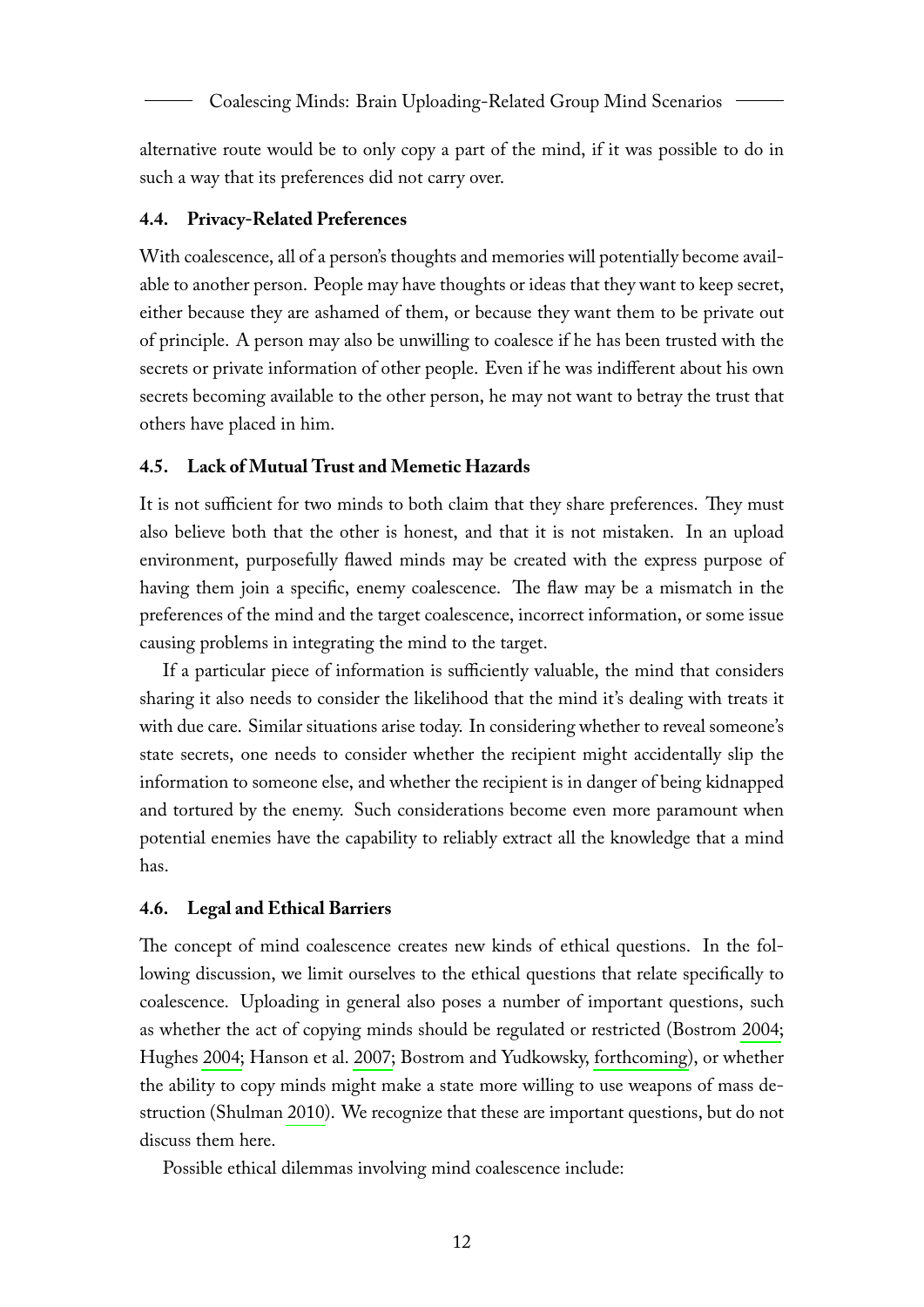- If two minds coalesce fully and no longer exist as separate minds, did the precoalesced minds die to give birth to a new one? Is a forced coalescence, where one or more of the minds doesn't consent to the process, equivalent to murder?
- Under what conditions may a mind consent to coalescing with another?
- If two minds coalesce, is the resulting mind bound by contracts that either of the pre-coalesced minds had previously agreed to? What if a coalesced mind signs a contract and then splits back into two minds? Similar problems already exist with dissociative identity disorder, where it is not entirely clear whether contracts entered into by one personality should bind the others (Merckelbach, Devilly, and Rassin [2002\)](#page-20-14).
- If minds that are willing to coalesce receive a disproportionate advantage in, for example, the labor market, should coalescence be restricted so as to not create a pressure for everyone to coalesce?
- Might coalescence lead to extreme kinds of evolutionary scenarios (see Section [5\)](#page-13-0) and if so, are they desirable or should we try to avoid them?
- Does coalescing have military value—for example, by improving espionage efforts or battlefield coordination, and could it lead to arms races?
- Does the possibility for coalescence threaten some more intangible value, such as "human dignity" (Fukuyama [2002;](#page-19-10) Bostrom [2005\)](#page-19-11)?

Many possible answers could be given to the above questions, and it is conceivable that legislatures might decide to restrict or even ban coalescence. On the other hand, factors such as possible military or economic value may make restrictions less desirable.

It remains unclear to what extent legal regulation, even if enacted, will be effective at preventing coalescences. If the advantages of coalescence are great, and policing it is hard, laws aimed against it may have little practical effect.

# <span id="page-13-0"></span>**5. Evolutionary Pressures and Fluid Identities**

When information and memories can be freely shared and minds joined together, the boundaries of identity will necessarily fade. Some versions of the "psychological continuity" view of personal identity suggest that the coalescence of Albert and Bob ("Albob") now really *is* both Albert and Bob. Some of these theories may require that the coalescence preserves the original thought processes, while for others it is enough that the coalescence has the memories of both Albert and Bob. Other versions of the psychological continuity view hold that Albert is the same person as a future or past person,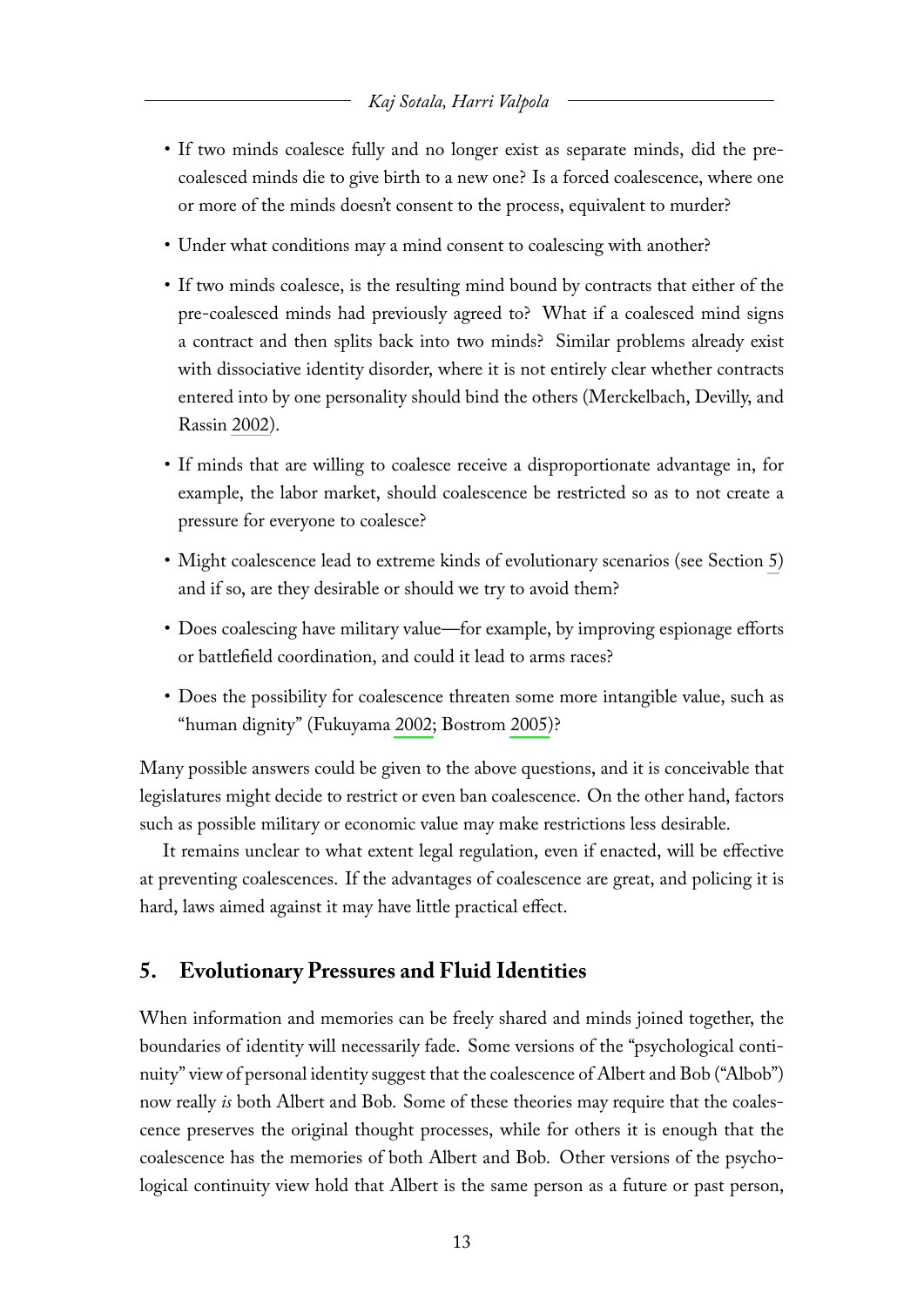*only* if he is psychologically continuous with that person, and no other person is. In other words, Alfred can be the same person as Albob, or Bob can be the same person as Albob, but they both cannot be. Such views might consider Albob to be an entirely new person, created by combining two previous persons who no longer exist (E. T. Olson [2010\)](#page-21-11).

Regardless of which philosophical view one adopts, Albob may very well feel like both Albert and Bob, as he remembers doing both the things that Albert has done and the things that Bob has done. If he merges with more minds, his feeling of having a unique identity may fade even further.

The situation of a coalescence with memories from many different individuals may be likened to that of bacteria. All bacteria can be thought of having a single core preference: to survive and replicate. To this end, they commonly engage in horizontal gene transfer, exchanging genes between each other (Ochman, Lawrence, and Groisman [2000\)](#page-20-15). For bacteria, any genetic information which may be used to further their preference of reproduction is readily accepted. It is not necessary, and could even be harmful, to preserve a strict sense of "genetic identity." Bacteria have evolved to exchange genes with each other because it helps them survive and replicate.

Bacteria only have a genetic level of information. Humans also have a knowledgebased, or memetic (Dawkins [1976;](#page-19-12) Blackmore [1999\)](#page-19-13) level of information. Coalescences may view the trading of memories and other memetic information the same way that bacteria "view" the trading of genetic information. Attempts to strongly preserve a strict sense of personal identity by restricting the memetic trades that are entered into may hinder promoting the coalescence's preferences. A coalescence may seek to absorb all the memories and memetic information that it may have even a potential use for.

Among uploads, preferences such as ones relating to the preservation of personal identity may be much more strongly subject to evolutionary pressures than in humans. Biological evolution is based on differential reproduction: genes which increase the amount of surviving offspring will increase in relative frequency. In developed countries, the amount of surviving offspring is more influenced by an individual's desire to have many offspring than on his talents in any particular field. While particular preferences or other traits may give individual humans an advantage in a particular field, this doesn't usually convey an advantage in evolutionary terms. (A top-earning lawyer might choose to have no children while somebody working at minimum wage might have three.) Even if it did, most preferences are less than perfectly heritable and might not be adopted by the individual's offspring, so a preference increasing one's earning potential might not convey an evolutionary advantage to one's offspring.

In contrast, an upload's ability to replicate may be directly proportional on its ability to earn wages. A wealthy upload can choose to rent or buy the computing power needed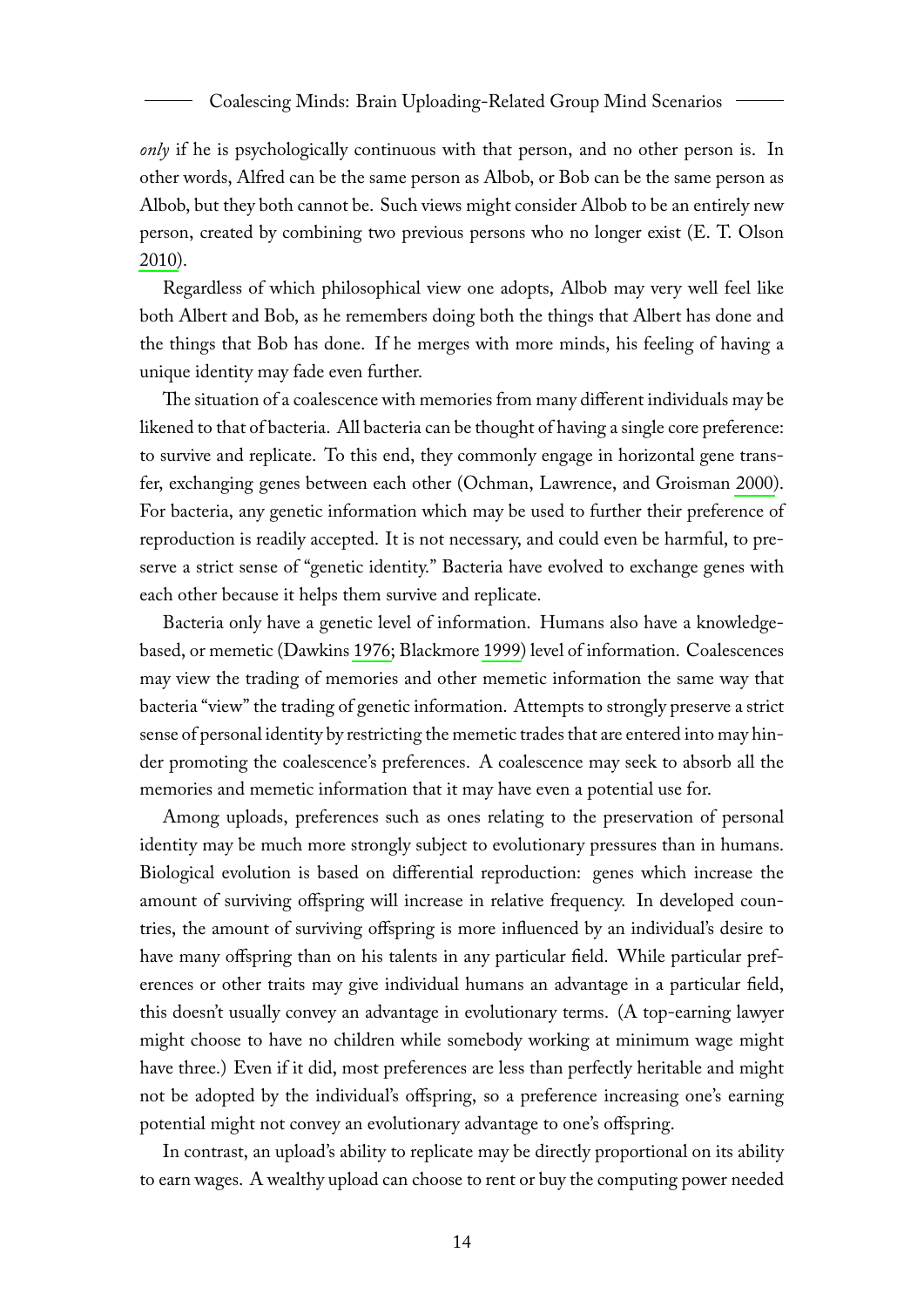to copy itself. Alternatively, an employer might offer the upload money in exchange for the right to make a copy of it and employ the copy (Hanson [1994\)](#page-20-0). While the upload's willingness to create copies of itself is still a major factor, a copy of an adult mind does not need constant attention and care the way a child does. If someone else offers an upload money in exchange for the right to make a copy, the upload will agree to the deal as long as it is indifferent to the prospect of being copied, or finds the compensation adequate. This might lead to a small number of exceptionally productive or otherwise skilled uploads being copied in large numbers. Hanson [\(1994\)](#page-20-0) speculates on a scenario where a large fraction of the employers in a major profession, such as contract law, might be copies of a single upload.

Even small differences in traits such as skill or the willingness to be copied could translate into a vast reproductive advantage. If the best worker in a field was one-tenth of a percentage more effective than the second best worker, and was willing to let himself be copied an arbitrary amount of times, then all the employers might choose to copy him instead of the second best worker. Depending on the size of the profession, the one-tenth of a percentage difference in skill could then translate into a multimillionfold advantage in differential reproduction, much greater than anything seen in current human evolution.

As a result, the creation of uploads may result in very rapid selection that strongly favors particular kinds of uploads. If minds that are indifferent to preserving their own personal identity get a competitive advantage as a result of being willing to coalesce with other minds, such "coalescence-ready" uploads may end up dominating overall. The end result could be that a large fraction of humanity would be indifferent to preserving their personal identities, and the borders of their personalities would thus grow increasingly weak.

In addition to full-scale coalescence, it might be possible to merely transfer knowledge between individuals. This could be done by copying the contents of the exocortex or part of it, or if a mind exists in a purely digital form, by copying a part of the brain. This might allow for the transfer of memories and skills, without also bringing over all the desires and preferences. Standard interface exocortices, as discussed above, might also make it easier to only share information.

To the extent that this is feasible, some individuals may choose to make their memories or parts of their memories, freely available for others. An educated or otherwise experienced person may wish to altruistically make his knowledge freely available for others to learn from. Another may desire to promote his ideology by more effectively communicating his reasons for believing in it. Yet another may hold a memory-centered view on personal identity, and seek immortality by spreading his memories. Whatever the reason, various repositories may come to hold the memories and knowledge of many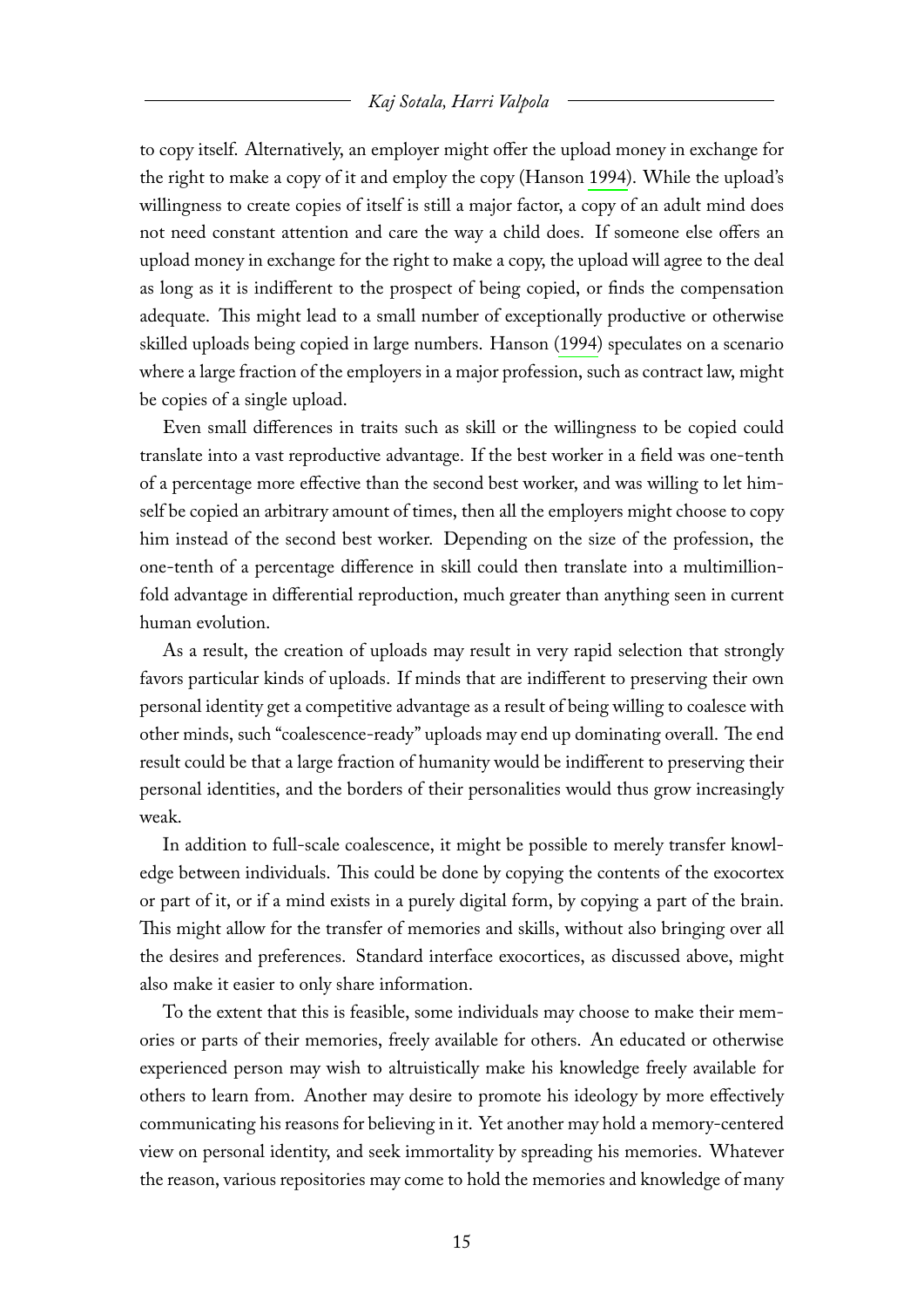different minds. If such repositories contain specialized skills or otherwise useful information, absorbing some of their information may become commonplace. This will lead to the borders of personal identity fading further, if a large fraction of minds carry with them many memories from entirely different minds.

At one extreme, things might proceed to a point where it is no longer meaningful to talk about individuals, or even specific coalescences at all. By trade or theft, several coalescences have gotten to the point where they all share almost all knowledge and memories that can be shared. What differentiates them is not their knowledge, but their core preferences and ultimate goals. To the extent to which this is plausible depends on the degree to which knowledge and memories can be transferred without also transferring preferences.

In such a situation, it might be most meaningful to talk about the assets and positions of the core preferences themselves, rather than of the minds acting as carriers for the preferences. While current-day humans could also be viewed as mere carriers for memes and preferences, today it is still clearly meaningful to talk about specific humans with their unique personalities and memories, whereas in a highly-coalesced society it might not be.

One might even go as far as to suggest that in the long run, it is the details of the core preferences themselves that determine which ones win out at the end. General, openended preferences will fare better than narrow, specific ones. A coalescence with no ultimate desire other than to replicate as much as possible will have a definite advantage over one which has its options constrained by wanting to protect a specific landmark. All other things being equal, this might be the deciding factor that tips the balance in the favor of the replicator.

On the other hand, minds with relatively easily achievable preferences may find it beneficial to merge even if they would previously share no preferences. The resulting mind has all the knowledge and preferences of both original minds. This can be viewed as a trade or an alliance, where both minds agree to further the other's core preferences in exchange for having their own core preferences likewise furthered. The difference to an actual alliance is that once the minds have coalesced, there is no risk of either party betraying the deal.

Specific preferences may then be at an advantage or disadvantage, depending on how easy they are to implement without contradicting other preferences and how likely it therefore is that they will be accepted in exchange by others. For example, a mind wishing to protect the economic interests of Finland may agree to coalesce with a mind wishing to protect the economic interests of Sweden, as the countries are geographic and cultural neighbors and furthering both goals at the same time is relatively easy. Co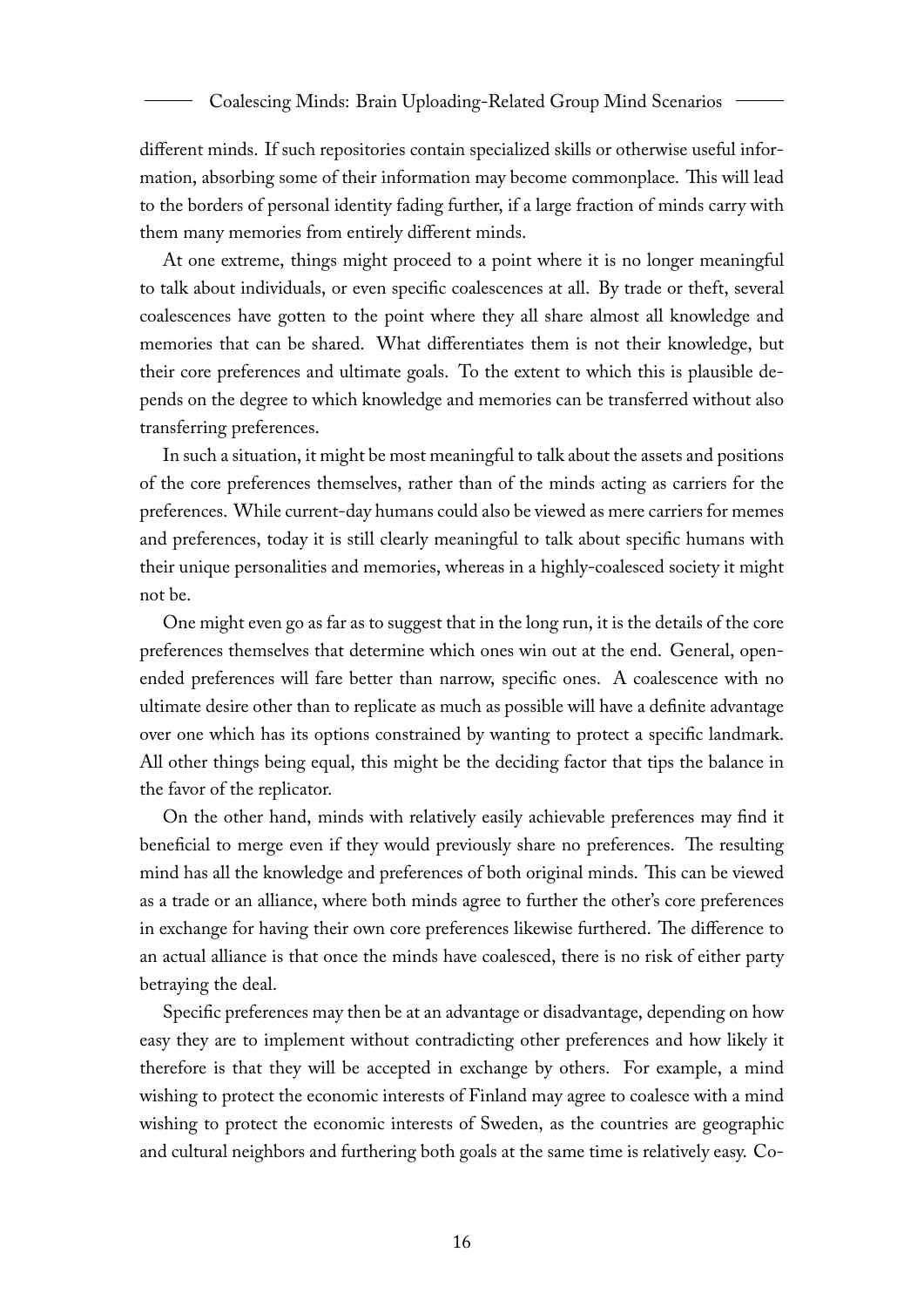alescing with a mind promoting the interests of a geographically and culturally distant country, such as Uganda, may require more consideration.

## **6. Conclusions**

We have argued that exocortices are a plausible development in the foreseeable future. We have outlined three assumptions which, if true, would seem to make the development of exocortices technically feasible. First, that there is a unified cortical algorithm which can be replicated with relative ease, without needing to study many different cortical algorithms in detail. Second, that consciousness works according to a biased competition model, and that it is possible to integrate the exocortex to that process. Third, that the ability to move information across different areas is an inherent property of the cortical algorithm. This can be utilized to transfer knowledge from the existing brain to the exocortex. If all three of these assumptions hold, and the other technical challenges are overcome, exocortices could then be connected together in order to coalesce minds.

While it could be possible for minds to coalesce even without exocortices, it would seem more desirable to have exocortices as mediating components. Although a great deal of work remains to be done before exocortices can be developed, none of the challenges seem unsurmountable in principle. Various neural prostheses that act as artificial senses are already in use, while prostheses for motor outputs, memory, and cerebellar function are under active development. As such prostheses have obvious medical uses, their development is likely to remain funded in the future. Exocortices, while arguably a more radical intervention, are a plausible outgrowth of the current work. As they are prostheses that can be used to alleviate the damage caused to an aging cortex, they might be developed even without anyone having a particular interest in mind uploading or mind coalescence.

Should coalescing turn out to be possible, there are a number of reasons for why minds might want to do so. Most importantly, coalescing allows for better co-operation and sharing of information. Even if minds did not choose to explicitly merge together, the possibility to copy and transfer memories might turn out to be highly useful. People might also choose to coalesce with others for the sheer experience of it, and possibly to achieve an inner richness which would be impossible without combining the life experiences of several very different individuals. In addition to the possibilities we have already discussed, a very speculative possibility would be to partially coalesce with an animal such as an octopus, in order to get a taste of a very alien way of thought.

On the practical side of coalescing minds, many questions remain, including but not limited to the following ones: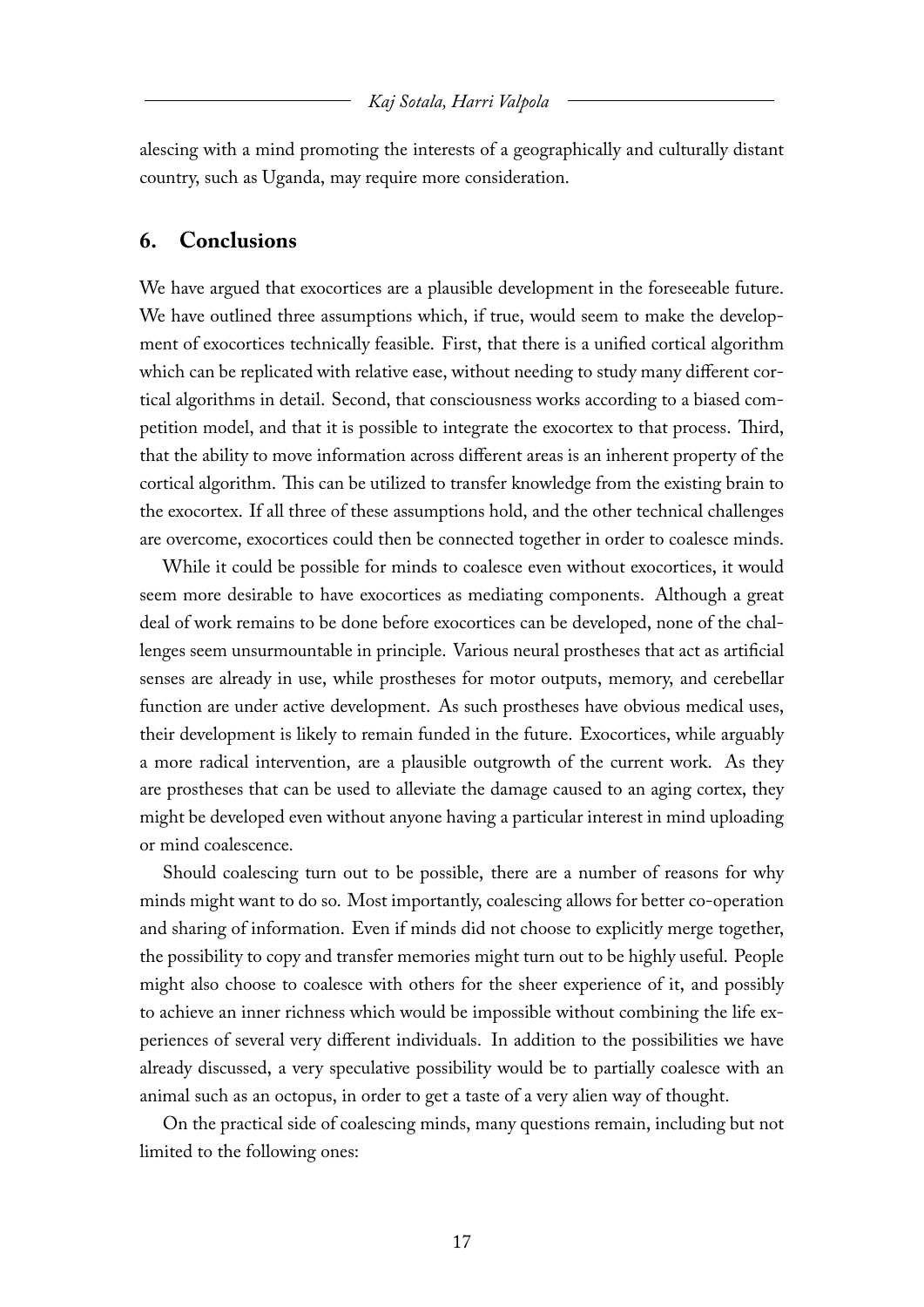Coalescing Minds: Brain Uploading-Related Group Mind Scenarios

- How can connections necessary for building an exocortex be made as small as is necessary?
- How easily, and to what extent, can knowledge be moved from an existing cortex to a fresh exocortex?
- How long will it take for an exocortex to integrate with an existing brain?
- How can the processes of exocortex integration and mind coalescence be made safe?
- Is it possible for two minds to split after coalescing together? Is there some stage after which splitting becomes impossible without causing serious damage? Is it possible to transfer memories and knowledge without also transferring things such as values, preferences and goals?
- Is the basic cortical algorithm really the same everywhere?
- To what extent are standard interface exocortices possible?
- To what extent is it possible to safely coalesce with non-human animals?
- To what extent is it possible for a person to share a skill such as a strong visualization ability with someone with a weaker ability, without losing their own skill?
- What is needed for the same mind to be able to possess several conscious thought processes at once?
- How should the process of coalescence be treated from a legal perspective?
- In the long run, are the outcomes of mind coalescence being possible actually desirable?

In general, the ability to copy minds seems to lead to very strong evolutionary pressures. While various reasons exist why not everyone might want to coalesce, or why legislatures might want to restrict coalescence, it also seems possible that coalesced minds could quickly outcompete uncoalesced minds. The possibility to share memories and information would weaken the borders of individuality even further. In the long run, the sense of identity of a great deal of people might become considerably more fluid than it is today.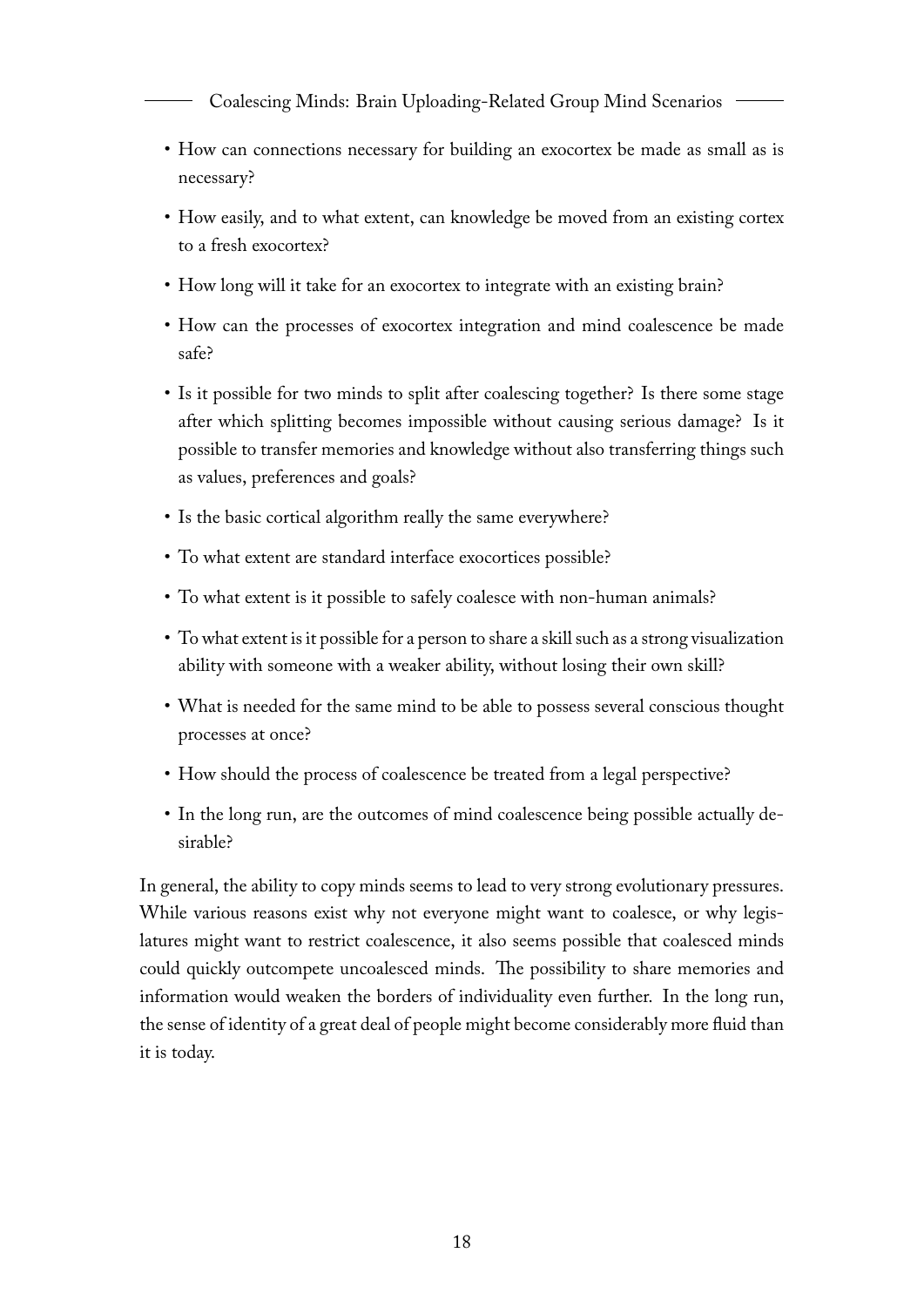## **Acknowledgments**

The authors would like to thank Louie Helm, Peter Scheyer, Vladimir Nesov, several pseudonymous commenters on [lesswrong.com,](http://lesswrong.com/) as well as two anonymous reviewers, for their feedback on the article.

# **References**

- <span id="page-19-8"></span>Berger, Theodore W., Robert E. Hampson, Dong Song, Anushka Goonawardena, Vasilis Z. Marmarelis, and Sam A. Deadwyler. 2011. "A Cortical Neural Prosthesis for Restoring and Enhancing Memory." *Journal of Neural Engineering* 8 (4): 046017. doi:[10.1088/1741-2560/8/4/046017](http://dx.doi.org/10.1088/1741-2560/8/4/046017).
- <span id="page-19-13"></span>Blackmore, Susan. 1999. *The Meme Machine.* New York: Oxford University Press.
- <span id="page-19-7"></span>Bloom, Juliana S., and George W. Hynd. 2005. "The Role of the Corpus Callosum in Interhemispheric Transfer of Information: Excitation or Inhibition?" *Neuropsychology Review* 15 (2): 59–71. doi:[10.](http://dx.doi.org/10.1007/s11065-005-6252-y) [1007/s11065-005-6252-y](http://dx.doi.org/10.1007/s11065-005-6252-y).
- <span id="page-19-0"></span>Bostrom, Nick. 2004. "The Future of Human Evolution." In *Two Hundred Years After Kant, Fifty Years After Turing,* edited by Charles Tandy, 339–371. Vol. 2. Death and Anti-Death. Palo Alto, CA: Ria University Press.
- <span id="page-19-11"></span>. 2005. "In Defense of Posthuman Dignity." *Bioethics* 19 (3): 202–214. doi:[10.1111/j.1467-](http://dx.doi.org/10.1111/j.1467-8519.2005.00437.x) [8519.2005.00437.x](http://dx.doi.org/10.1111/j.1467-8519.2005.00437.x).
- <span id="page-19-9"></span>Bostrom, Nick, and Eliezer Yudkowsky. Forthcoming. "The Ethics of Artificial Intelligence." In *Cambridge Handbook of Artificial Intelligence,* edited by Keith Frankish and William Ramsey. New York: Cambridge University Press.
- <span id="page-19-2"></span>Buxhoeveden, Daniel P., and Manuel F. Casanova. 2002. "The Minicolumn Hypothesis in Neuroscience." *Brain* 125 (5): 935–951. doi:[10.1093/brain/awf110](http://dx.doi.org/10.1093/brain/awf110).
- <span id="page-19-1"></span>Chalmers, David John. 1995. "Facing Up to the Problem of Consciousness." *Journal of Consciousness Studies* 2 (3): 200–219. [http://www.ingentaconnect.com/content/imp/jcs/1995/00000002/](http://www.ingentaconnect.com/content/imp/jcs/1995/00000002/00000003/653) [00000003/653](http://www.ingentaconnect.com/content/imp/jcs/1995/00000002/00000003/653).
- <span id="page-19-12"></span>Dawkins, Richard. 1976. *The Selfish Gene.* New York: Oxford University Press.
- <span id="page-19-5"></span>Deco, Gustavo, and Edmund T. Rolls. 2004. "A Neurodynamical Cortical Model of Visual Attention and Invariant Object Recognition." *Vision Research* 44 (6): 621–642. doi:[10.1016/j.visres.2003.](http://dx.doi.org/10.1016/j.visres.2003.09.037) [09.037](http://dx.doi.org/10.1016/j.visres.2003.09.037).
- <span id="page-19-6"></span>Dehaene, Stanislas, Jean-Pierre Changeux, Lionel Naccache, Jérôme Sackur, and Claire Sergent. 2006. "Conscious, Preconscious, and Subliminal Processing: A Testable Taxonomy." *Trends in Cognitive Sciences* 10 (5): 204–211. doi:[10.1016/j.tics.2006.03.007](http://dx.doi.org/10.1016/j.tics.2006.03.007).
- <span id="page-19-4"></span>Desimone, Robert, and John Duncan. 1995. "Neural Mechanisms of Selective Visual Attention." *Annual Review of Neuroscience* 18:193–222. doi:[10.1146/annurev.ne.18.030195.001205](http://dx.doi.org/10.1146/annurev.ne.18.030195.001205).
- <span id="page-19-3"></span>Feuillet, Lionel, Henry Dufour, and Jean Pelletier. 2007. "Brain of a White-Collar Worker." *Lancet* 370 (9583): 262. doi:[10.1016/S0140-6736\(07\)61127-1](http://dx.doi.org/10.1016/S0140-6736(07)61127-1).
- <span id="page-19-10"></span>Fukuyama, Francis. 2002. *Our Posthuman Future.* 1st ed. New York: Farrar, Strauss / Giroux.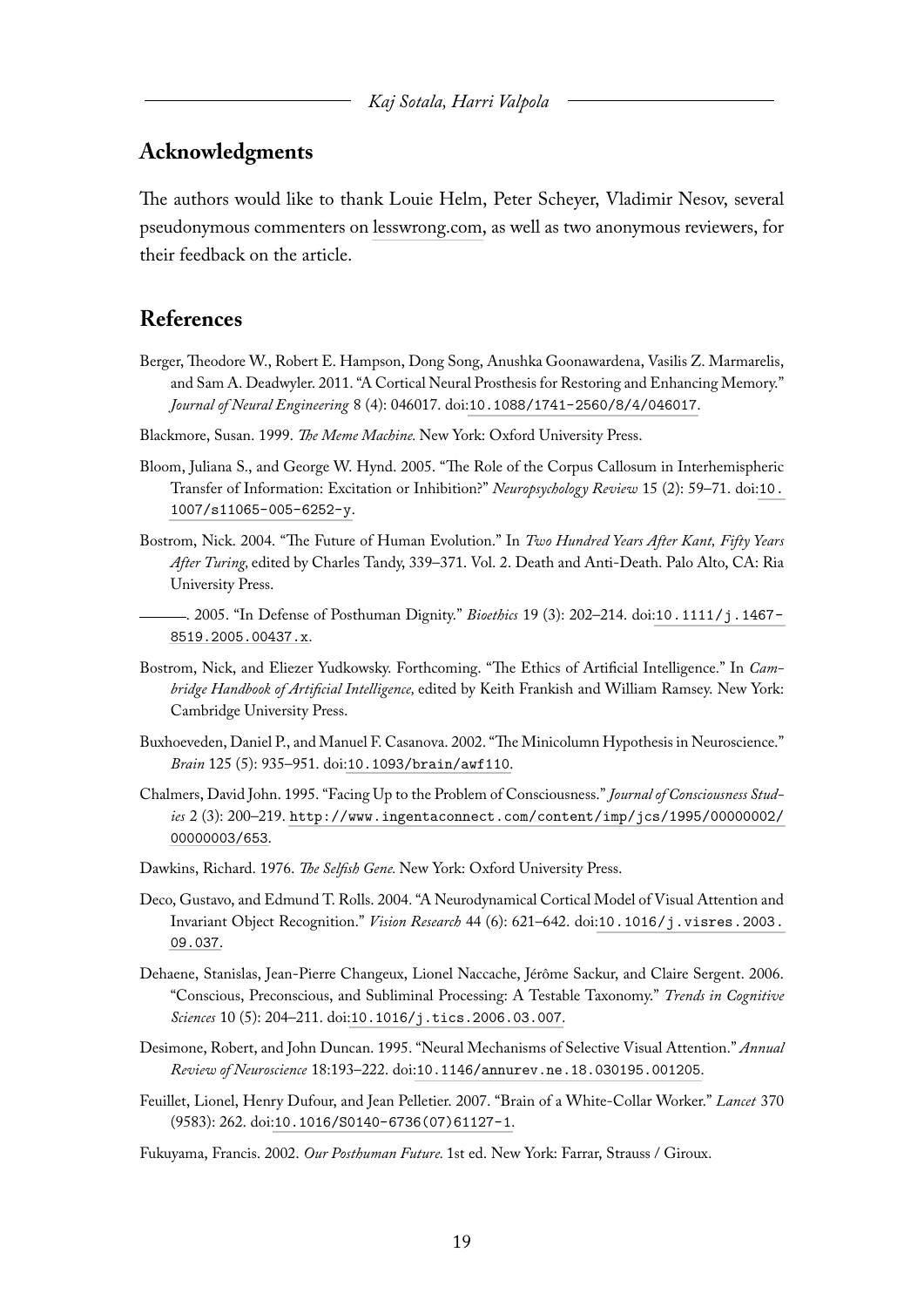Coalescing Minds: Brain Uploading-Related Group Mind Scenarios

- <span id="page-20-4"></span>Gazzaniga, Michael S. 2005. "Forty-Five Years of Split-Brain Research and Still Going Strong." *Nature Reviews Neuroscience* 6 (8): 653–659. doi:[10.1038/nrn1723](http://dx.doi.org/10.1038/nrn1723).
- <span id="page-20-0"></span>Hanson, Robin. 1994. "If Uploads Come First: The Crack of a Future Dawn." *Extropy* 6 (2). [http :](http://hanson.gmu.edu/uploads.html) [//hanson.gmu.edu/uploads.html](http://hanson.gmu.edu/uploads.html).
- <span id="page-20-1"></span>. 2008. "Economics of the Singularity." *IEEE Spectrum* 45 (6): 45–50. doi:[10 . 1109 / MSPEC .](http://dx.doi.org/10.1109/MSPEC.2008.4531461) [2008.4531461](http://dx.doi.org/10.1109/MSPEC.2008.4531461).
- <span id="page-20-13"></span>Hanson, Robin, James Hughes, Michael LaTorra, David Brin, and Giulio Prisco. 2007. "The Hanson-Hughes Debate on 'The Crack of a Future Dawn."' *Journal of Evolution and Technology* 16 (1): 99– 126. <http://jetpress.org/v16/hanson.pdf>.
- <span id="page-20-2"></span>Hochberg, Leigh R., Mijail D. Serruya, Gerhard M. Friehs, Jon A. Mukand, Maryam Saleh, Abraham H. Caplan, Almut Branner, David Chen, Richard D. Penn, and John P. Donoghue. 2006. "Neuronal Ensemble Control of Prosthetic Devices by a Human with Tetraplegia." *Nature* 442 (7099): 164– 171. doi:[10.1038/nature04970](http://dx.doi.org/10.1038/nature04970).
- <span id="page-20-12"></span>Hughes, James. 2004. *Citizen Cyborg: Why Democratic Societies Must Respond to the Redesigned Human of the Future.* Cambridge, MA: Westview.
- <span id="page-20-8"></span>Jacobs, Gerald H., Gary A. Williams, Hugh Cahill, and Jeremy Nathans. 2007. "Emergence of Novel Color Vision in Mice Engineered to Express a Human Cone Photopigment." *Science* 315 (5819): 1723–1725. doi:[10.1126/science.1138838](http://dx.doi.org/10.1126/science.1138838).
- <span id="page-20-11"></span>Lassalle, Jean-Michel, Thierry Bataille, and Hélène Halley. 2000. "Reversible Inactivation of the Hippocampal Mossy Fiber Synapses in Mice Impairs Spatial Learning, but neither Consolidation nor Memory Retrieval, in the Morris Navigation Task." *Neurobiology of Learning and Memory* 73 (3): 243–257. doi:[10.1006/nlme.1999.3931](http://dx.doi.org/10.1006/nlme.1999.3931).
- <span id="page-20-10"></span>Martin, Kevan A. C. 2002. "Microcircuits in Visual Cortex." *Current Opinion in Neurobiology* 12 (4): 418–425. doi:[10.1016/S0959-4388\(02\)00343-4](http://dx.doi.org/10.1016/S0959-4388(02)00343-4).
- <span id="page-20-9"></span>Marzullo, Timothy Charles, Mark J. Lehmkuhle, Gregory J. Gage, and Daryl R. Kipke. 2010. "Development of Closed-Loop Neural Interface Technology in a Rat Model: Combining Motor Cortex Operant Conditioning With Visual Cortex Microstimulation." *IEEE Transactions on Neural Systems and Rehabilitation Engineering* 18 (2): 117–126. doi:[10.1109/TNSRE.2010.2041363](http://dx.doi.org/10.1109/TNSRE.2010.2041363).
- <span id="page-20-14"></span>Merckelbach, Harald, Grant J. Devilly, and Eric Rassin. 2002. "Alters in Dissociative Identity Disorder: Metaphors or Genuine Entities?" *Clinical Psychology Review* 22 (4): 481–497. doi:[10.1016/S0272-](http://dx.doi.org/10.1016/S0272-7358(01)00115-5) [7358\(01\)00115-5](http://dx.doi.org/10.1016/S0272-7358(01)00115-5).
- <span id="page-20-5"></span>Moravec, Hans P. 1988. *Mind Children: The Future of Robot and Human Intelligence.* Cambridge, MA: Harvard University Press.
- <span id="page-20-6"></span>Nelson, Sacha B. 2002. "Cortical Microcircuits: Diverse or Canonical?" *Neuron* 36 (1): 19–27. doi:[10.](http://dx.doi.org/10.1016/S0896-6273(02)00944-3) [1016/S0896-6273\(02\)00944-3](http://dx.doi.org/10.1016/S0896-6273(02)00944-3).
- <span id="page-20-7"></span>Newton, Jessica R., and Mriganka Sur. 2004. "Plasticity of Cerebral Cortex in Development." In *Encyclopedia of Neuroscience,* 3rd ed., edited by George Adelman and Barry H. Smith. Elsevier.
- <span id="page-20-3"></span>Normann, Richard A., Bradley A. Greger, Paul House, Samuel F. Romero, Francisco Pelayo, and Eduardo Fernandez. 2009. "Toward the Development of a Cortically Based Visual Neuroprosthesis." *Journal of Neural Engineering* 6 (3): 035001. doi:[10.1088/1741-2560/6/3/035001](http://dx.doi.org/10.1088/1741-2560/6/3/035001).
- <span id="page-20-15"></span>Ochman, Howard, Jeffrey G. Lawrence, and Eduardo A. Groisman. 2000. "Lateral Gene Transfer and the Nature of Bacterial Innovation." *Nature* 405 (6784): 299–304. doi:[10.1038/35012500](http://dx.doi.org/10.1038/35012500).